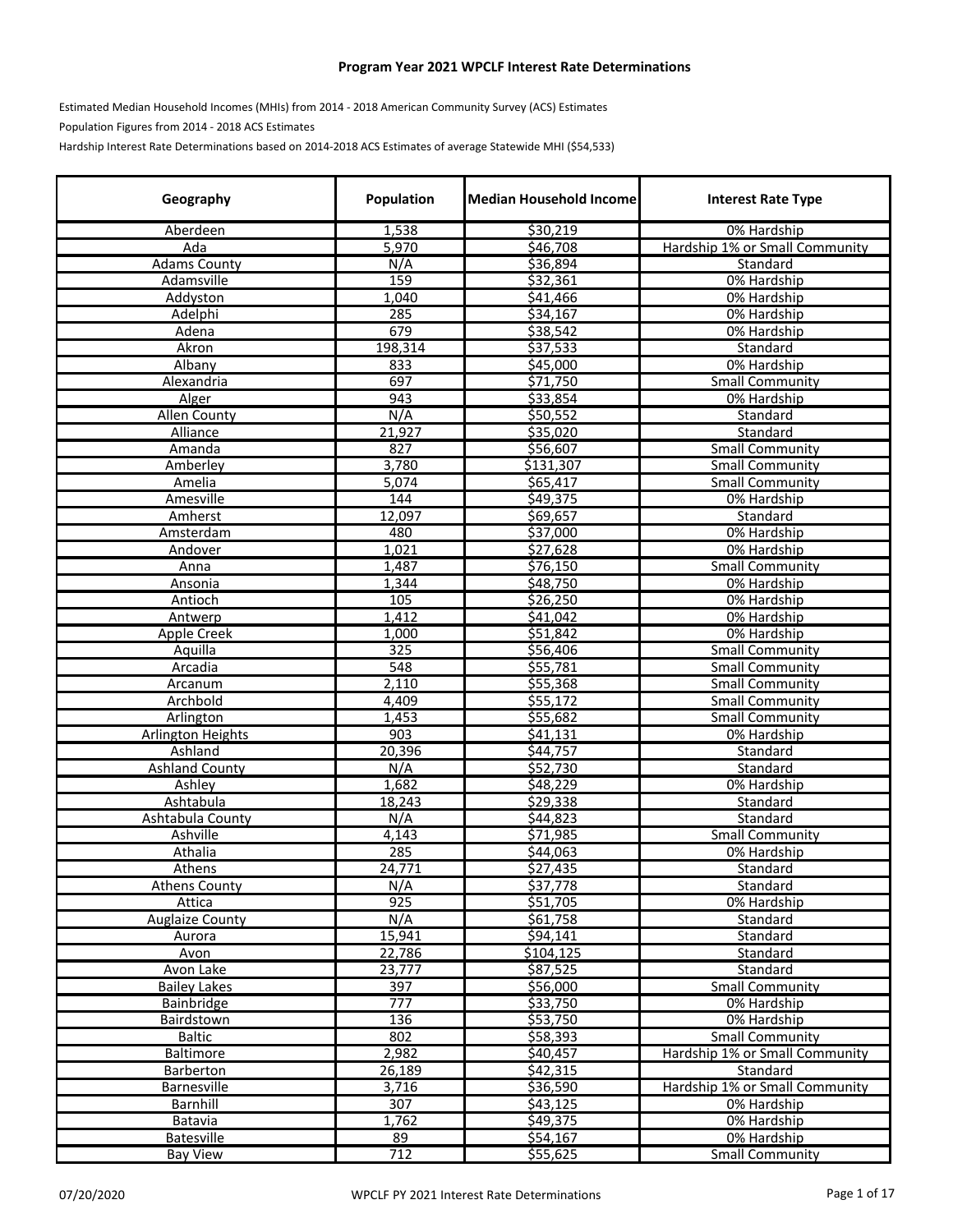| Geography                | Population       | <b>Median Household Income</b> | <b>Interest Rate Type</b>                 |
|--------------------------|------------------|--------------------------------|-------------------------------------------|
| <b>Bay Village</b>       | 15,391           | \$102,917                      | Standard                                  |
| <b>Beach City</b>        | 940              | \$46,667                       | 0% Hardship                               |
| Beachwood                | 11,704           | \$89,706                       | Standard                                  |
| <b>Beallsville</b>       | 384              | \$31,964                       | 0% Hardship                               |
| Beaver                   | 471              | 532,083                        | 0% Hardship                               |
| Beavercreek              | 46,600           | \$90,953                       | Standard                                  |
| Beaverdam                | 414              | \$51,797                       | 0% Hardship                               |
| Bedford                  | 12,705           | \$45,413                       | Standard                                  |
| <b>Bedford Heights</b>   | 10,633           | $\overline{$}44,667$           | Standard                                  |
| <b>Bellaire</b>          | 4,139            | \$26,729                       | Hardship 1% or Small Community            |
| Bellbrook                | 7,174            | \$83,826                       | <b>Small Community</b>                    |
| <b>Belle Center</b>      | 734              | \$59,318                       | <b>Small Community</b>                    |
| <b>Belle Valley</b>      | 249              | \$36,354                       | 0% Hardship                               |
| Bellefontaine            | 13,531           | \$46,880                       | Standard                                  |
| <b>Bellevue</b>          | 7,987            | \$54,210                       | Hardship 1% or Small Community            |
| <b>Bellville</b>         | 2,278            | \$51,114                       | 0% Hardship                               |
| <b>Belmont</b>           | 418              | \$70,179                       | <b>Small Community</b>                    |
| <b>Belmont County</b>    | N/A              | \$49,361                       | Standard                                  |
| Belmore                  | 106              | \$49,583                       | 0% Hardship                               |
| Beloit                   | 992              | \$38,864                       | 0% Hardship                               |
| Belpre                   | 6,422            | \$43,776                       | Hardship 1% or Small Community            |
| Bentleyville             | 976              | \$204,375                      | <b>Small Community</b>                    |
| <b>Benton Ridge</b>      | 357              | \$55,469                       | <b>Small Community</b>                    |
| <b>Berea</b>             | 18,859           | \$59,229                       | Standard                                  |
| Bergholz                 | $\overline{745}$ | \$43,083                       | 0% Hardship                               |
| Berkey                   | 286              | \$62,500                       | <b>Small Community</b>                    |
| <b>Berlin Heights</b>    | 646              | \$53,854                       | 0% Hardship                               |
| Bethel                   | 2,770            | \$39,224                       | Hardship 1% or Small Community            |
| Bethesda                 | 1,259            | \$45,650                       | 0% Hardship                               |
| <b>Bettsville</b>        | 694              | \$53,229                       | 0% Hardship                               |
| Beverly                  | 1,420            | \$39,545                       | 0% Hardship                               |
| <b>Bexley</b>            | 13,764           | \$108,750                      | Standard                                  |
| Blakeslee                | $\overline{52}$  | \$35,938                       | 0% Hardship                               |
| Blanchester              | 4,086            | \$41,410                       | Hardship 1% or Small Community            |
| Bloomdale                | 619              | \$46,818                       | 0% Hardship                               |
| Bloomingburg             | 917              | \$36,048                       | 0% Hardship                               |
| Bloomingdale             | 223              | \$45,625                       | 0% Hardship                               |
| Bloomville               | 1,034            | \$43,750                       | 0% Hardship                               |
| <u>Blue Ash</u>          | 12,150           | \$83,079                       | <b>Standard</b><br><b>Small Community</b> |
| Bluffton<br>Bolivar      | 4,216<br>1,193   | \$69,238<br>564,821            | Small Community                           |
| <b>Boston Heights</b>    | 1,122            | \$112,083                      | <b>Small Community</b>                    |
| <b>Botkins</b>           | 1,171            | \$54,250                       | 0% Hardship                               |
| Bowerston                | 437              | \$26,500                       | 0% Hardship                               |
| Bowersville              | 322              | \$37,000                       | 0% Hardship                               |
| <b>Bowling Green</b>     | 31,541           | \$35,310                       | Standard                                  |
| <b>Bradford</b>          | 1,962            | \$47,875                       | 0% Hardship                               |
| <b>Bradner</b>           | 1,074            | \$48,000                       | 0% Hardship                               |
| Brady Lake               | 525              | \$39,659                       | 0% Hardship                               |
| Bratenahl                | 1,334            | \$89,107                       | <b>Small Community</b>                    |
| Brecksville              | 13,538           | \$105,566                      | Standard                                  |
| Bremen                   | 1,725            | \$56,292                       | <b>Small Community</b>                    |
| <b>Brewster</b>          | 2,159            | \$44,434                       | 0% Hardship                               |
| <b>Brice</b>             | 85               | \$53,125                       | 0% Hardship                               |
| <b>Bridgeport</b>        | 1,651            | \$33,000                       | 0% Hardship                               |
| <b>Broadview Heights</b> | 19,242           | \$88,404                       | Standard                                  |
| <b>Brook Park</b>        | 18,721           | \$51,626                       | Standard                                  |
| Brooklyn                 | 10,862           | \$48,147                       | Standard                                  |
| <b>Brooklyn Heights</b>  | 1,686            | \$72,206                       | <b>Small Community</b>                    |
| <b>Brookside</b>         | 707              | \$52,695                       | 0% Hardship                               |
| Brookville               | 5,813            | \$50,000                       | Hardship 1% or Small Community            |
| Broughton                | 113              | \$38,036                       | 0% Hardship                               |
| <b>Brown County</b>      | N/A              | \$52,356                       | Standard                                  |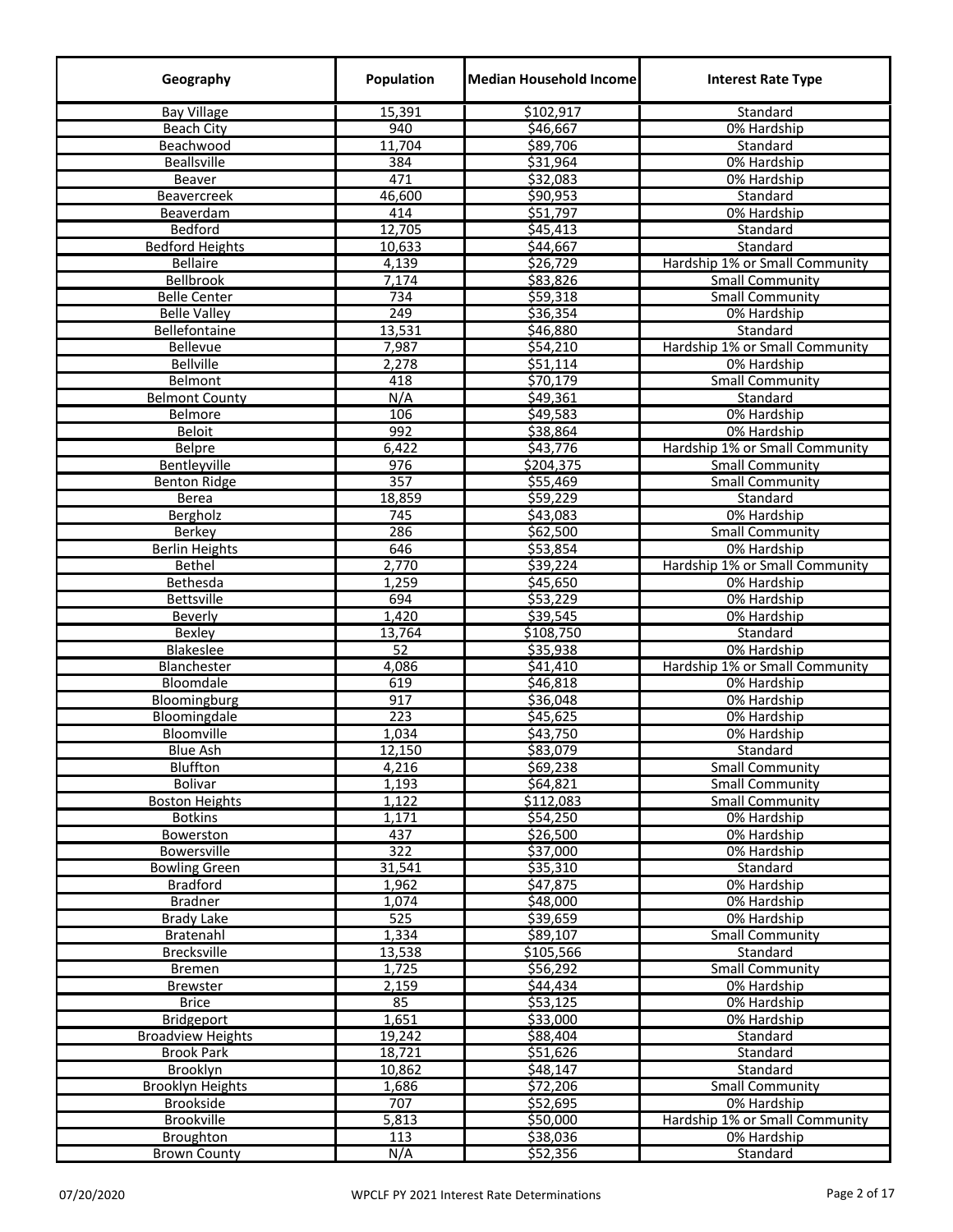| Geography              | Population       | <b>Median Household Income</b> | <b>Interest Rate Type</b>                  |
|------------------------|------------------|--------------------------------|--------------------------------------------|
| <b>Brunswick</b>       | 34,733           | \$68,664                       | Standard                                   |
| Bryan                  | 8,285            | \$35,639                       | Hardship 1% or Small Community             |
| <b>Buchtel</b>         | 566              | \$43,958                       | 0% Hardship                                |
| <b>Buckeye Lake</b>    | 2,792            | \$46,875                       | Hardship 1% or Small Community             |
| <b>Buckland</b>        | 265              | \$51,944                       | 0% Hardship                                |
| <b>Bucyrus</b>         | 11,906           | \$38,464                       | Standard                                   |
| <b>Burbank</b>         | 243              | \$53,125                       | 0% Hardship                                |
| Burgoon                | 186              | \$76,250                       | <b>Small Community</b>                     |
| Burkettsville          | 270              | \$66,827                       | <b>Small Community</b>                     |
| <b>Burton</b>          | 1,266            | \$50,625                       | 0% Hardship                                |
| <b>Butler</b>          | 755              | \$46,429                       | 0% Hardship                                |
| <b>Butler County</b>   | N/A              | \$63,358                       | Standard                                   |
| <b>Butlerville</b>     | 172              | \$55,313                       | <b>Small Community</b>                     |
| <b>Byesville</b>       | 2,360            | \$32,813                       | 0% Hardship                                |
| Cadiz                  | 3,196            | \$46,813                       | Hardship 1% or Small Community             |
| Cairo                  | 492              | \$46,875                       | 0% Hardship                                |
| Caldwell               | 2,172            | \$35,517                       | 0% Hardship                                |
| Caledonia              | $\overline{774}$ | \$47,446                       | 0% Hardship                                |
| Cambridge              | 10,432           | \$33,184                       | Standard                                   |
| Camden                 | 1,942            | \$39,342                       | 0% Hardship                                |
| Campbell               | 7,964            | \$30,484                       | Hardship 1% or Small Community             |
| Canal Fulton           | 5,464            | \$49,543                       | Hardship 1% or Small Community             |
| Canal Winchester       | 8,328            | \$90,172                       | Small Community                            |
| Canfield               | 7,295            | \$74,500                       | <b>Small Community</b>                     |
| Canton                 | 71,313           | \$31,735                       | Standard                                   |
| Cardington             | 1,911            | \$33,024                       | 0% Hardship                                |
| Carey                  | 3,516            | \$48,083                       | Hardship 1% or Small Community             |
| Carlisle               | 5,337            | \$60,135                       | <b>Small Community</b>                     |
| Carroll                | 415              | \$50,625                       | 0% Hardship                                |
| <b>Carroll County</b>  | N/A<br>3,064     | \$52,394                       | Standard<br>Hardship 1% or Small Community |
| Carrollton<br>Casstown | 218              | \$51,127<br>\$38,125           | 0% Hardship                                |
| Castalia               | 907              | \$65,859                       | Small Community                            |
| Castine                | 225              | \$33,594                       | 0% Hardship                                |
| Catawba                | 260              | \$53,571                       | 0% Hardship                                |
| Cecil                  | 123              | \$35,625                       | 0% Hardship                                |
| Cedarville             | 4,082            | \$46,349                       | Hardship 1% or Small Community             |
| Celina                 | 10,288           | \$45,551                       | Standard                                   |
| Centerburg             | 1,673            | \$40,521                       | 0% Hardship                                |
| Centerville            | 64               | \$41,667                       | 0% Hardship                                |
| Centerville            | 23,821           | \$71,221                       | Standard                                   |
| <b>Chagrin Falls</b>   | 4,061            | \$96,694                       | <b>Small Community</b>                     |
| Champaign County       | N/A              | \$57,103                       | Standard                                   |
| Chardon                | 5,171            | \$67,944                       | <b>Small Community</b>                     |
| Chatfield              | $\overline{247}$ | \$45,729                       | 0% Hardship                                |
| Chauncey               | 1,019            | 528,480                        | 0% Hardship                                |
| Chesapeake             | 830              | \$40,139                       | 0% Hardship                                |
| Cheshire               | 176              | \$37,500                       | 0% Hardship                                |
| Chesterhill            | 491              | \$43,125                       | 0% Hardship                                |
| Chesterville           | 182              | \$55,417                       | <b>Small Community</b>                     |
| Cheviot                | 8,318            | \$46,134                       | Hardship 1% or Small Community             |
| Chickasaw              | 375              | \$52,083                       | 0% Hardship                                |
| Chillicothe            | 21,717           | \$44,027                       | Standard                                   |
| Chilo                  | 123              | \$39,375                       | <b>Small Community</b>                     |
| Chippewa Lake          | 672              | \$50,500                       | 0% Hardship                                |
| Christiansburg         | 478              | \$51,944                       | 0% Hardship                                |
| Cincinnati             | 300,357          | \$38,542                       | Standard                                   |
| Circleville            | 13,853           | \$41,660                       | Standard                                   |
| Clarington             | 380              | \$39,000                       | 0% Hardship                                |
| <b>Clark County</b>    | N/A              | \$48,502                       | Standard                                   |
| Clarksburg             | 478              | \$25,000                       | 0% Hardship                                |
| Clarksville            | 681              | \$44,821                       | 0% Hardship                                |
| Clay Center            | 270              | \$52,813                       | 0% Hardship                                |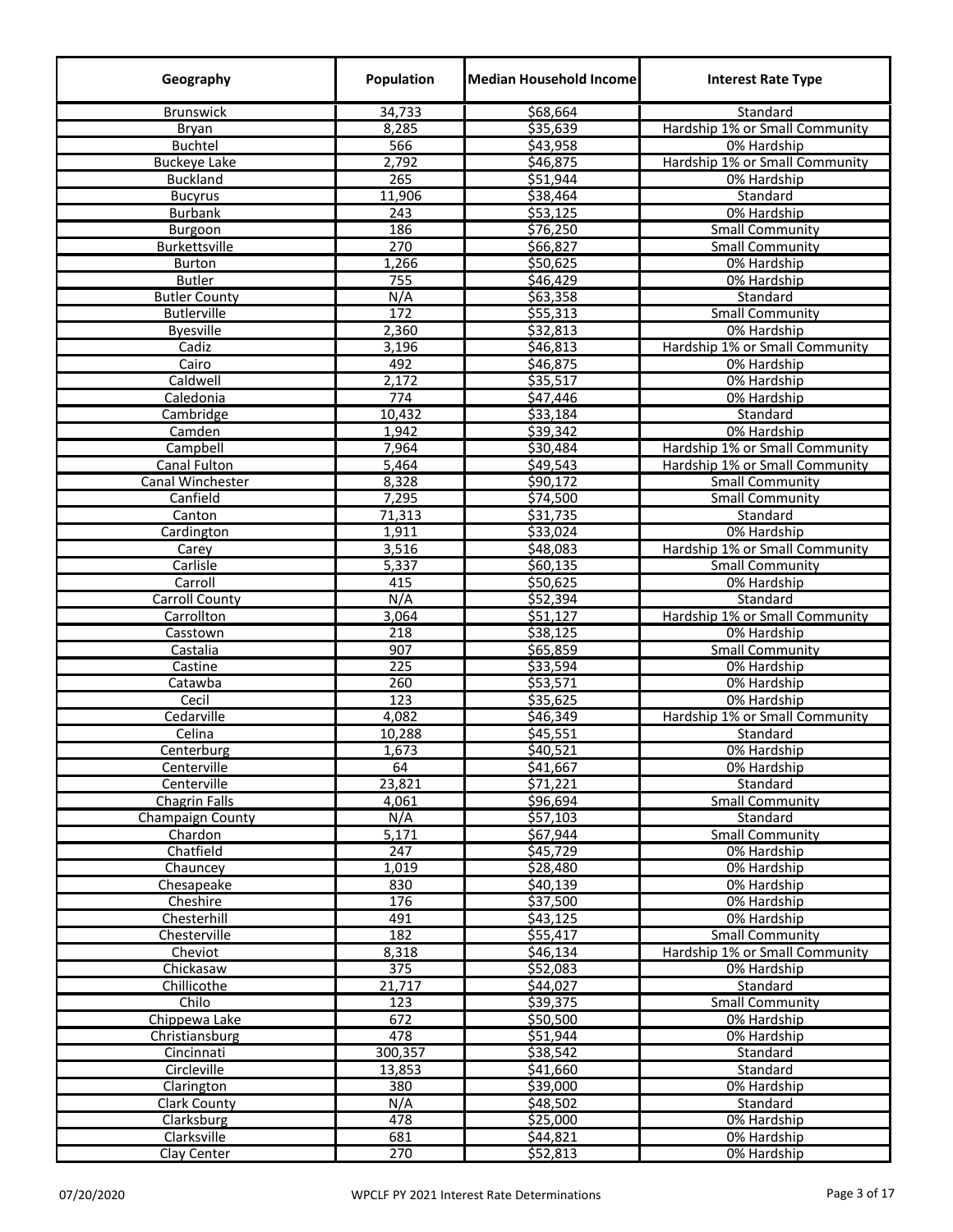| Geography                | Population       | Median Household Income | <b>Interest Rate Type</b>             |
|--------------------------|------------------|-------------------------|---------------------------------------|
| Clayton                  | 13,172           | \$74,795                | Standard                              |
| <b>Clermont County</b>   | N/A              | \$64,822                | Standard                              |
| Cleveland                | 387,398          | \$29,008                | Standard                              |
| <b>Cleveland Heights</b> | 44,865           | \$56,993                | Standard                              |
| Cleves                   | 3,394            | \$68,906                | <b>Small Community</b>                |
| Clifton                  | 157              | 558,750                 | <b>Small Community</b>                |
| Clinton                  | 1,246            | \$58,875                | <b>Small Community</b>                |
| <b>Clinton County</b>    | N/A              | \$51,354                | Standard                              |
| Cloverdale               | 145              | \$68,438                | Small Community                       |
| Clyde                    | 6,213            | \$51,822                | Hardship 1% or Small Community        |
| Coal Grove               | 1,811            | 537,228                 | 0% Hardship                           |
| Coalton                  | 436              | \$30,375                | 0% Hardship                           |
| Coldwater                | 4,385            | \$55,969                | <b>Small Community</b>                |
| <b>College Corner</b>    | 306              | \$41,136                | 0% Hardship                           |
| Columbiana               | 6,293            | \$51,074                | Hardship 1% or Small Community        |
| Columbiana County        | N/A              | \$46,306                | Standard                              |
| Columbus                 | 867,628          | \$51,612                | Standard                              |
| Columbus Grove           | 2,272            | \$53,060                | 0% Hardship                           |
| <b>Commercial Point</b>  | 1,758            | \$79,205                | <b>Small Community</b>                |
| Conesville               | 427              | \$46,667                | 0% Hardship                           |
| Congress                 | 213              | \$30,625                | 0% Hardship                           |
| Conneaut                 | 12,659           | \$45,044                | Standard                              |
| Continental              | 1,091            | \$47,188                | 0% Hardship                           |
| Convoy                   | 1,125            | \$55,833                | <b>Small Community</b>                |
| Coolville                | 563              | \$43,750                | 0% Hardship                           |
| Corning                  | 417              | \$34,875                | 0% Hardship                           |
| Cortland                 | 6,889            | \$65,082                | <b>Small Community</b>                |
| Corwin                   | 502              | \$63,750                | <b>Small Community</b>                |
| Coshocton                | 11,067           | \$40,856                | Standard                              |
| <b>Coshocton County</b>  | N/A              | \$44,491                | Standard                              |
| Covington                | 2,653            | \$47,736                | Hardship 1% or Small Community        |
| Craig Beach              | 1,318            | \$50,714                | 0% Hardship                           |
| Crawford County          | N/A              | \$42,892                | Standard                              |
| Crestline                | 4,478            | \$42,038                | Hardship 1% or Small Community        |
| Creston                  | 2,091            | \$61,731                | <b>Small Community</b>                |
| Cridersville             | 1,778            | \$40,833                | 0% Hardship                           |
| Crooksville              | 2,675            | \$29,246                | Hardship 1% or Small Community        |
| Crown City               | 379              | \$38,125                | 0% Hardship                           |
| Cumberland               | $\overline{353}$ | \$52,750                | 0% Hardship                           |
| Custar                   | 200              | \$56,250                | <b>Small Community</b>                |
| Cuyahoga County          | N/A              | \$48,435                | Standard                              |
| Cuyahoga Falls           | 49,317           | \$54,250                | Standard                              |
| Cuyahoga Heights         | 630              | \$56,111                | <b>Small Community</b>                |
| Cygnet                   | 634              | \$46,667                | 0% Hardship                           |
| Dalton                   | 1,557            | \$53,542                | 0% Hardship                           |
| Danville                 | 1,061            | 545,089                 | 0% Hardship                           |
| Darbyville               | 204              | \$36,563                | 0% Hardship                           |
| Darke County             | N/A              | \$52,691                | Standard                              |
| Dayton                   | 140,782          | \$31,395                | Standard                              |
| De Graff                 | 1,366            | \$46,161                | 0% Hardship                           |
| Deer Park<br>Deersville  | 5,688<br>41      | \$64,531<br>\$44,063    | <b>Small Community</b><br>0% Hardship |
|                          |                  |                         |                                       |
| Defiance                 | 17,105<br>N/A    | \$48,458<br>\$57,665    | Standard                              |
| Defiance County          | 39,219           | \$66,035                | Standard                              |
| Delaware                 | N/A              | \$104,322               | Standard                              |
| Delaware County          | 430              | \$50,313                | Standard<br>0% Hardship               |
| Dellroy<br>Delphos       | 7,044            | \$49,711                | Hardship 1% or Small Community        |
|                          | 3,210            | \$61,838                | <b>Small Community</b>                |
| Delta<br>Dennison        | 2,745            | \$40,500                | Hardship 1% or Small Community        |
| Deshler                  | 1,536            | \$43,125                | 0% Hardship                           |
| <b>Dexter City</b>       | 72               | \$51,250                | 0% Hardship                           |
| Dillonvale               | 668              | \$38,696                | 0% Hardship                           |
|                          |                  |                         |                                       |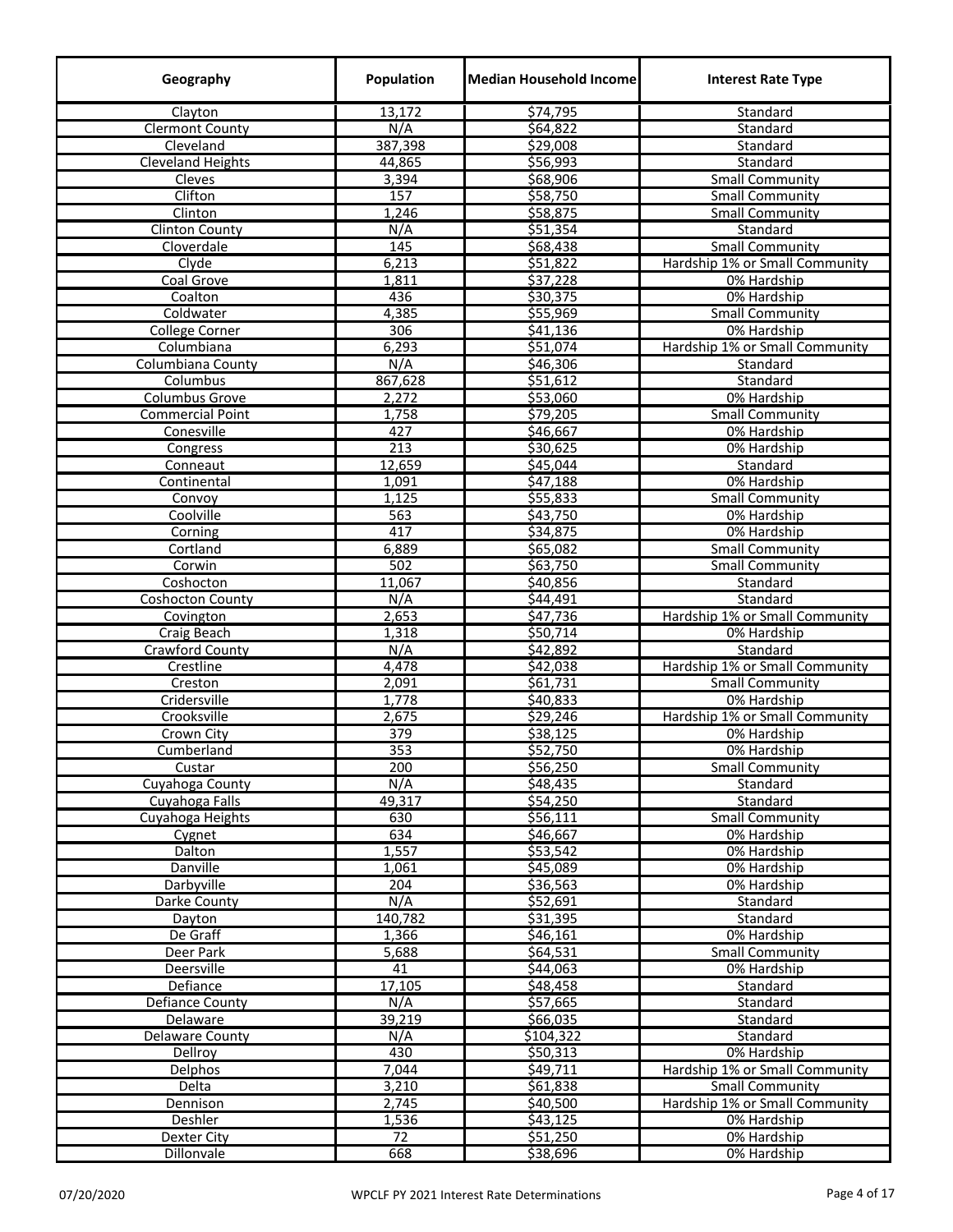| Geography                      | Population       | <b>Median Household Income</b> | <b>Interest Rate Type</b>      |
|--------------------------------|------------------|--------------------------------|--------------------------------|
| Donnelsville                   | $\overline{370}$ | \$60,313                       | <b>Small Community</b>         |
| Dover                          | 12,811           | \$52,875                       | Standard                       |
| Doylestown                     | 3,097            | \$65,139                       | Small Community                |
| Dresden                        | 1,685            | \$32,214                       | 0% Hardship                    |
| Dublin                         | 45,559           | \$135,514                      | Standard                       |
| Dunkirk                        | 756              | \$40,000                       | 0% Hardship                    |
| Dupont                         | 257              | \$46,250                       | 0% Hardship                    |
| <b>East Canton</b>             | 1,379            | \$48,990                       | 0% Hardship                    |
| East Cleveland                 | 17,321           | \$21,439                       | Standard                       |
| East Liverpool                 | 10,762           | \$30,547                       | Standard                       |
| <b>East Palestine</b>          | 4,535            | \$45,542                       | Hardship 1% or Small Community |
| East Sparta                    | 922              | \$58,571                       | <b>Small Community</b>         |
| Eastlake                       | 18,229           | \$52,255                       | Standard                       |
| Eaton                          | 8,195            | \$39,318                       | Hardship 1% or Small Community |
| Edgerton                       | 2,132            | \$51,306                       | 0% Hardship                    |
| Edison                         | 494              | \$45,357                       | 0% Hardship                    |
| Edon                           | 672              | \$45,357                       | 0% Hardship                    |
| Eldorado                       | 510              | \$48,000                       | 0% Hardship                    |
| Elgin                          | 112              | \$48,125                       | 0% Hardship                    |
| Elida                          | 2,120            | \$77,557                       | <b>Small Community</b>         |
| Elmore                         | 1,401            | \$55,000                       | <b>Small Community</b>         |
| <b>Elmwood Place</b>           | 1,907            | \$30,350                       | 0% Hardship                    |
| Elyria                         | 53,910           | \$43,360                       | Standard                       |
| Empire                         | 242              | \$45,000                       | 0% Hardship                    |
| Englewood                      | 13,485           | \$58,659                       | Standard                       |
| Enon                           | 2,479            | \$60,125                       | Small Community                |
| <b>Erie County</b>             | N/A              | \$52,270                       | Standard                       |
| Euclid                         | 47,456           | \$37,662                       | Standard                       |
| Evendale                       | 2,859            | \$121,750                      | <b>Small Community</b>         |
| Fairborn                       | 33,433           | \$46,757                       | Standard                       |
| Fairfax                        | 1,707            | \$53,388                       | 0% Hardship                    |
| Fairfield                      | 42,636           | \$61,042                       | Standard                       |
| <b>Fairfield County</b>        | N/A              | \$66,175                       | Standard                       |
| Fairlawn                       | 7,522            | \$71,119                       | <b>Small Community</b>         |
| Fairport Harbor                | 3,091            | \$53,590                       | Hardship 1% or Small Community |
| Fairview                       | 72               | \$37,250                       | 0% Hardship                    |
| <b>Fairview Park</b>           | 16,400           | \$57,752                       | Standard                       |
| Farmersville                   | 1,105            | \$65,481                       | <b>Small Community</b>         |
| Fayette                        | 1,441            | \$44,526                       | 0% Hardship                    |
| <b>Fayette County</b>          | N/A              | \$46,478                       | Standard                       |
| Fayetteville                   | 353              | \$53,438                       | 0% Hardship                    |
| Felicity                       | 669              | \$25,341                       | 0% Hardship                    |
| Findlay                        | 41,276           | \$50,480                       | Standard                       |
| Fletcher                       | 468              | \$61,071                       | <b>Small Community</b>         |
| Florida                        | 241              | \$51,750                       | 0% Hardship                    |
| Flushing                       | 875              | \$49,091                       | 0% Hardship                    |
| Forest                         | 1,652            | \$46,071                       | 0% Hardship                    |
| Forest Park                    | 18,703           | 554,974                        | Standard                       |
| Fort Jennings                  | 444              | \$58,421                       | <b>Small Community</b>         |
| Fort Loramie                   | 1,521            | \$70,125                       | <b>Small Community</b>         |
| Fort Recovery                  | 1,487            | \$61,375                       | <b>Small Community</b>         |
| Fostoria                       | 13,249           | \$34,924                       | Standard                       |
| Frankfort                      | 1,308            | \$37,500                       | 0% Hardship                    |
| Franklin                       | 11,734           | \$50,143                       | Standard                       |
| <b>Franklin County</b>         | N/A              | \$58,762                       | Standard                       |
| Frazeysburg                    | 1,700            | \$38,565                       | 0% Hardship                    |
| Fredericksburg                 | 306              | \$51,458                       | 0% Hardship                    |
| Fredericktown                  | 2,494            | \$48,397                       | 0% Hardship                    |
| Freeport                       | 374              | \$36,591                       | 0% Hardship                    |
| Fremont                        | 16,171<br>241    | \$35,535<br>\$47,500           | Standard<br>0% Hardship        |
| Fulton<br><b>Fulton County</b> | N/A              | \$60,231                       | Standard                       |
| Fultonham                      | 123              | \$46,250                       | 0% Hardship                    |
|                                |                  |                                |                                |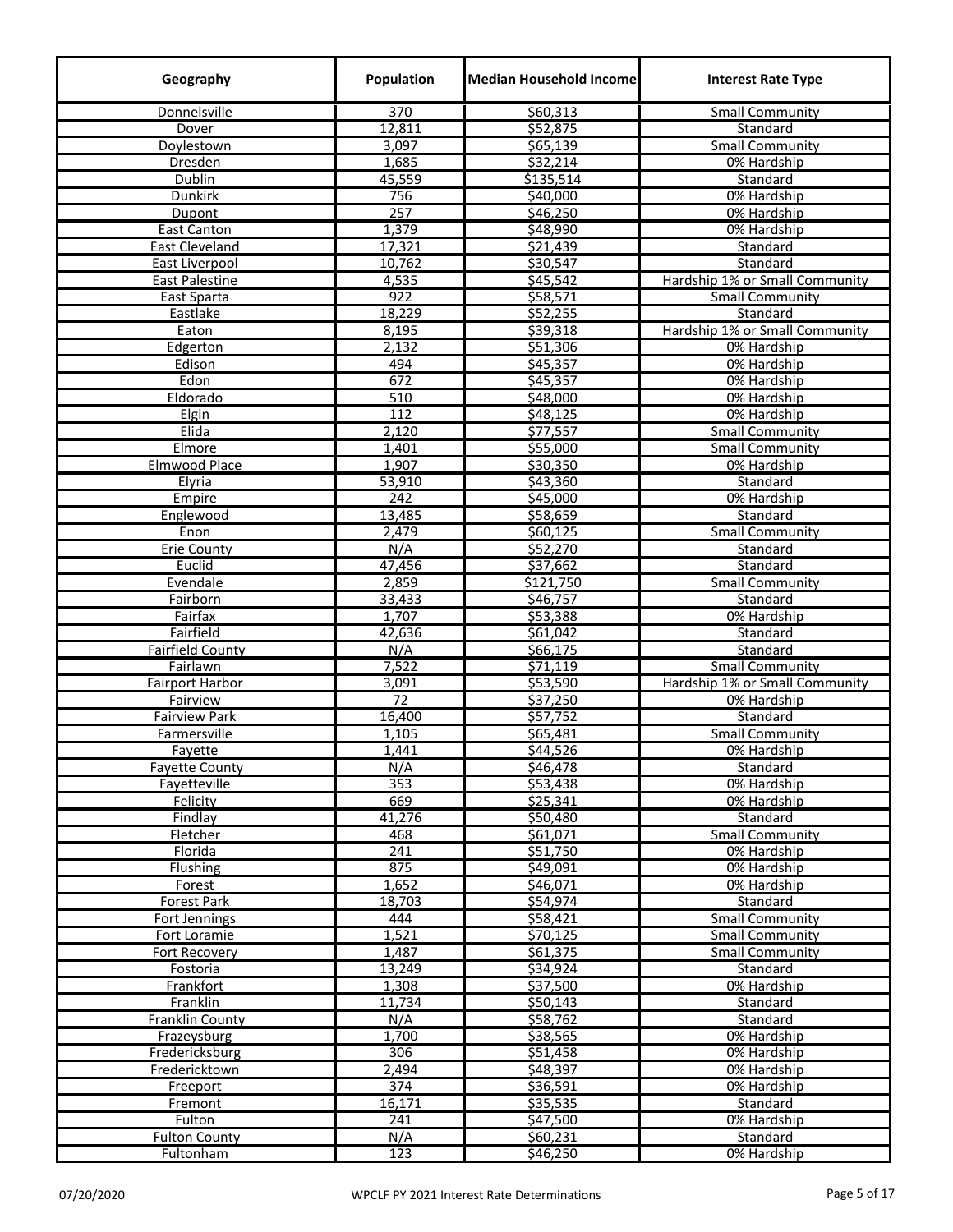| Geography                                 | Population   | <b>Median Household Income</b> | <b>Interest Rate Type</b>                        |
|-------------------------------------------|--------------|--------------------------------|--------------------------------------------------|
| Gahanna                                   | 35,061       | \$84,429                       | Standard                                         |
| Galena                                    | 589          | \$85,000                       | <b>Small Community</b>                           |
| Galion                                    | 10,089       | \$34,774                       | Standard                                         |
| <b>Gallia County</b>                      | N/A          | \$42,113                       | Standard                                         |
| Gallipolis                                | 3,589        | \$37,024                       | Hardship 1% or Small Community                   |
| Gambier                                   | 2,498        | \$72,847                       | <b>Small Community</b>                           |
| Gann                                      | 129          | \$50,625                       | 0% Hardship                                      |
| <b>Garfield Heights</b>                   | 28,001       | \$41,841                       | Standard                                         |
| Garrettsville                             | 2,594        | \$51,607                       | Hardship 1% or Small Community                   |
| <b>Gates Mills</b>                        | 2,198        | \$161,250                      | <b>Small Community</b>                           |
| <b>Geauga County</b>                      | N/A          | \$79,956                       | Standard                                         |
| Geneva                                    | 5,989        | \$38,636                       | Hardship 1% or Small Community                   |
| Geneva-on-the-Lake                        | 1,320        | \$38,385                       | 0% Hardship                                      |
| Genoa                                     | 2,221        | \$57,604                       | <b>Small Community</b>                           |
| Georgetown                                | 4,637        | \$37,425                       | Hardship 1% or Small Community                   |
| Germantown                                | 5,505        | \$52,491                       | Hardship 1% or Small Community                   |
| Gettysburg                                | 564          | \$40,500                       | 0% Hardship                                      |
| Gibsonburg                                | 2,591        | \$51,591                       | Hardship 1% or Small Community                   |
| Gilboa                                    | 163          | \$40,833                       | 0% Hardship                                      |
| Girard                                    | 9,465        | \$40,811                       | Hardship 1% or Small Community                   |
| Glandorf                                  | 998          | \$82,778                       | <b>Small Community</b>                           |
| Glendale                                  | 2,228        | \$100,781                      | <b>Small Community</b>                           |
| Glenford                                  | 193          | \$64,375                       | Small Community                                  |
| Glenmont                                  | 257          | \$41,250                       | 0% Hardship                                      |
| Glenwillow                                | 1,034        | \$80,357                       | <b>Small Community</b>                           |
| Gloria Glens Park                         | 472          | \$55,179                       | <b>Small Community</b>                           |
| Glouster                                  | 1,709        | \$30,776                       | 0% Hardship                                      |
| Gnadenhutten                              | 1,484        | \$50,565                       | 0% Hardship                                      |
| <b>Golf Manor</b>                         | 3,549        | \$44,662                       | Hardship 1% or Small Community                   |
| Gordon                                    | 183          | \$51,250                       | 0% Hardship                                      |
| Grafton                                   | 6,094<br>959 | \$58,103<br>\$57,321           | <b>Small Community</b>                           |
| <b>Grand Rapids</b><br><b>Grand River</b> | 442          | \$57,188                       | <b>Small Community</b>                           |
| <b>Grandview Heights</b>                  | 7,681        | \$95,033                       | <b>Small Community</b><br><b>Small Community</b> |
| Granville                                 | 5,766        | \$104,698                      | <b>Small Community</b>                           |
| Gratiot                                   | 274          | \$53,750                       | 0% Hardship                                      |
| Gratis                                    | 915          | \$63,269                       | <b>Small Community</b>                           |
| Graysville                                | 68           | \$42,500                       | 0% Hardship                                      |
| Green                                     | 25,758       | \$74,167                       | Standard                                         |
| Green Camp                                | 355          | \$37,500                       | 0% Hardship                                      |
| <b>Green Springs</b>                      | 1,376        | \$54,550                       | <b>Small Community</b>                           |
| <b>Greene County</b>                      | N/A          | \$67,109                       | Standard                                         |
| Greenfield                                | 4,597        | \$28,844                       | Hardship 1% or Small Community                   |
| Greenhills                                | 3,596        | \$62,250                       | <b>Small Community</b>                           |
| Greenville                                | 12,824       | \$39,294                       | <b>Standard</b>                                  |
| Greenwich                                 | 1,559        | \$45,078                       | 0% Hardship                                      |
| <b>Grove City</b>                         | 40,171       | \$69,479                       | Standard                                         |
| Groveport                                 | 5,593        | \$66,125                       | <b>Small Community</b>                           |
| Grover Hill                               | 368          | \$41,364                       | 0% Hardship                                      |
| <b>Guernsey County</b>                    | N/A          | \$43,975                       | Standard                                         |
| Hamden                                    | 797          | \$24,750                       | 0% Hardship                                      |
| Hamersville                               | 808          | \$46,429                       | 0% Hardship                                      |
| Hamilton                                  | 62,259       | \$43,280                       | Standard                                         |
| <b>Hamilton County</b>                    | N/A          | \$54,976                       | Standard                                         |
| Hamler                                    | 661          | \$49,013                       | 0% Hardship                                      |
| Hancock County                            | N/A          | \$55,644                       | Standard                                         |
| Hanging Rock                              | 206          | \$41,750                       | 0% Hardship                                      |
| Hanover                                   | 1,106        | \$70,625                       | <b>Small Community</b>                           |
| Hanoverton                                | 362          | \$40,694                       | 0% Hardship                                      |
| Harbor View                               | 61           | \$59,167                       | <b>Small Community</b>                           |
| <b>Hardin County</b>                      | N/A          | \$48,773                       | Standard                                         |
| <b>Harpster</b>                           | 186          | \$43,750                       | 0% Hardship                                      |
| <b>Harrisburg</b>                         | 498          | \$64,432                       | <b>Small Community</b>                           |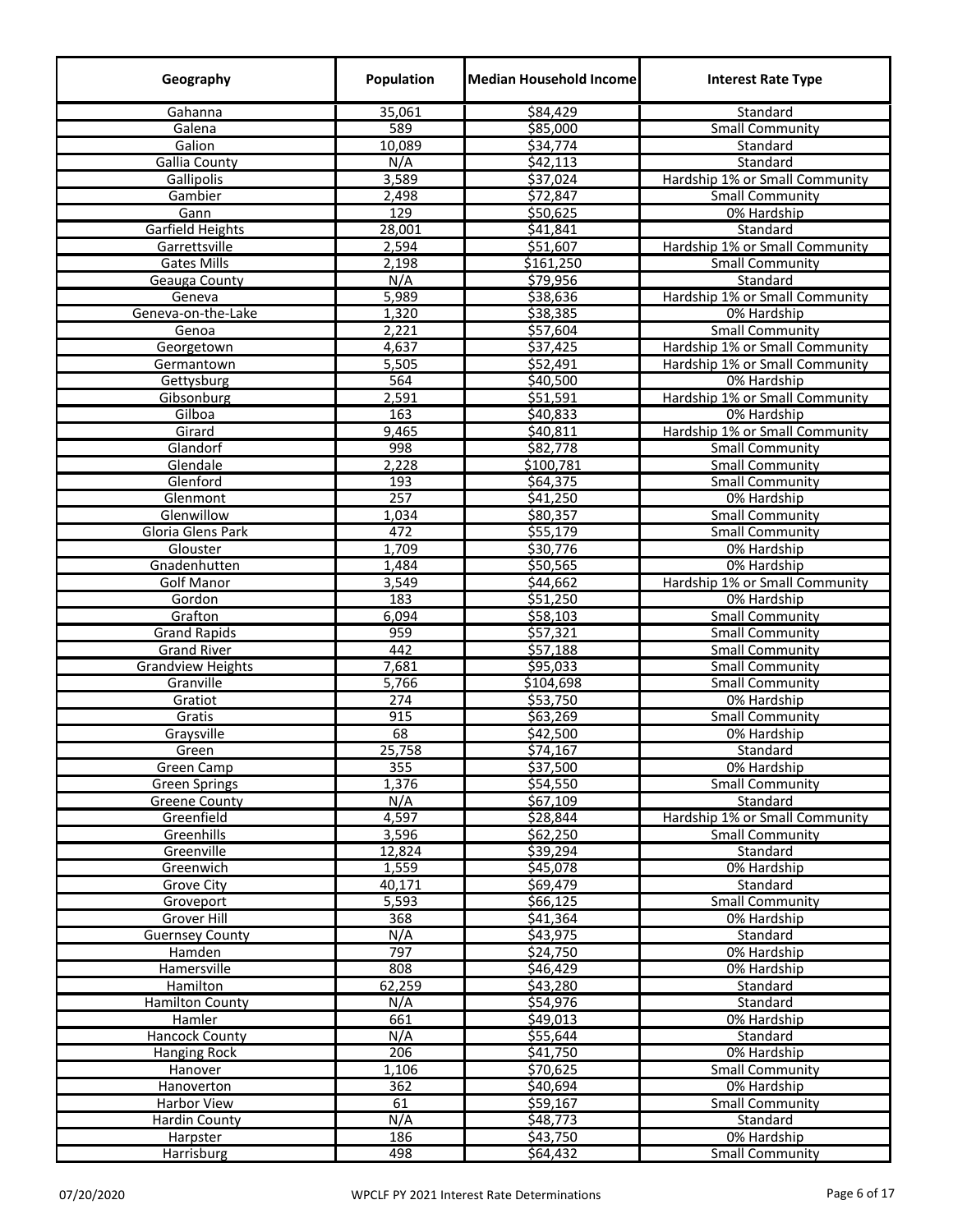| Geography               | Population      | Median Household Income | <b>Interest Rate Type</b>      |
|-------------------------|-----------------|-------------------------|--------------------------------|
| Harrison                | 11,521          | \$60,688                | Standard                       |
| <b>Harrison County</b>  | N/A             | \$48,462                | Standard                       |
| Harrisville             | 190             | \$55,938                | <b>Small Community</b>         |
| Harrod                  | 373             | \$43,750                | 0% Hardship                    |
| Hartford                | 340             | \$56,875                | <b>Small Community</b>         |
| Hartville               | 3,016           | \$47,114                | Hardship 1% or Small Community |
| Harveysburg             | 664             | \$76,250                | <b>Small Community</b>         |
| Haskins                 | 1,126           | \$81,250                | Small Community                |
| Haviland                | 216             | \$36,250                | 0% Hardship                    |
| Hayesville              | 470             | \$55,938                | <b>Small Community</b>         |
| Heath                   | 10,646          | 552,391                 | Standard                       |
| <b>Hebron</b>           | 2,183           | \$40,985                | 0% Hardship                    |
| Helena                  | 309             | \$55,625                | <b>Small Community</b>         |
| Hemlock                 | 115             | \$37,500                | 0% Hardship                    |
| <b>Henry County</b>     | N/A             | \$59,083                | Standard                       |
| Hicksville              | 3,253           | \$47,750                | Hardship 1% or Small Community |
| <b>Higginsport</b>      | 253             | \$35,368                | 0% Hardship                    |
| Highland                | 398             | \$38,472                | 0% Hardship                    |
| <b>Highland County</b>  | N/A             | \$43,297                | Standard                       |
| <b>Highland Heights</b> | 8,396           | \$106,739               | <b>Small Community</b>         |
| <b>Highland Hills</b>   | 922             | \$26,176                | 0% Hardship                    |
| Hilliard                | 35,665          | \$95,831                | Standard                       |
| <b>Hills and Dales</b>  | 300             | \$147,083               | <b>Small Community</b>         |
| Hillsboro               | 6,520           | \$35,510                | Hardship 1% or Small Community |
| Hiram                   | 1,272           | \$70,625                | <b>Small Community</b>         |
| <b>Hocking County</b>   | N/A             | \$50,000                | Standard                       |
| Holgate                 | 1,103           | \$54,191                | 0% Hardship                    |
| <b>Holiday City</b>     | $\overline{31}$ | \$76,875                | Small Community                |
| Holland                 | 1,613           | \$53,707                | 0% Hardship                    |
| Hollansburg             | 225             | \$46,071                | 0% Hardship                    |
| Holloway                | 289             | 545,156                 | 0% Hardship                    |
| <b>Holmes County</b>    | N/A             | \$62,111                | Standard                       |
| Holmesville             | 301             | \$44,750                | 0% Hardship                    |
| Hopedale                | 961             | \$55,909                | <b>Small Community</b>         |
| Hoytville               | 357             | \$44,545                | 0% Hardship                    |
| Hubbard                 | 7,564           | 550,487                 | Hardship 1% or Small Community |
| <b>Huber Heights</b>    | 39,219          | \$59,491                | Standard                       |
| Hudson                  | 22,287          | \$128,638               | Standard                       |
| <b>Hunting Valley</b>   | 740             | 250,000+                | <b>Small Community</b>         |
| Huntsville              | 484             | \$69,688                | <b>Small Community</b>         |
| Huron                   | 6,958           | \$56,513                | <b>Small Community</b>         |
| <b>Huron County</b>     | N/A             | \$51,559                | Standard                       |
| Independence            | 7,156           | \$100,278               | <b>Small Community</b>         |
| Irondale                | 351             | \$28,125                | 0% Hardship                    |
| Ironton                 | 10,912          | \$34,767                | Standard                       |
| Ithaca                  | 59              | \$26,563                | 0% Hardship                    |
| Jackson                 | 6,274           | \$42,819                | Hardship 1% or Small Community |
| Jackson Center          | 1,604           | \$56,696                | <b>Small Community</b>         |
| Jackson County          | N/A             | \$45,340                | Standard                       |
| Jacksonburg             | 50              | \$58,750                | <b>Small Community</b>         |
| Jacksonville            | 426             | \$36,250                | 0% Hardship                    |
| Jamestown               | 2,082           | \$42,639                | 0% Hardship                    |
| Jefferson               | 3,327           | \$53,105                | Hardship 1% or Small Community |
| Jefferson County        | N/A             | \$44,819                | Standard                       |
| Jeffersonville          | 1,279           | \$41,875                | 0% Hardship                    |
| Jenera                  | 195             | \$48,500                | 0% Hardship                    |
| Jeromesville            | 659             | \$59,107                | <b>Small Community</b>         |
| Jerry City              | 578             | \$64,375                | <b>Small Community</b>         |
| Jerusalem               | 136             | \$38,571                | 0% Hardship                    |
| Jewett                  | 750             | \$39,583                | 0% Hardship                    |
| Johnstown               | 5,111           | \$49,621                | Hardship 1% or Small Community |
| <b>Junction City</b>    | 893             | \$31,000                | 0% Hardship                    |
| Kalida                  | 1,355           | \$75,813                | <b>Small Community</b>         |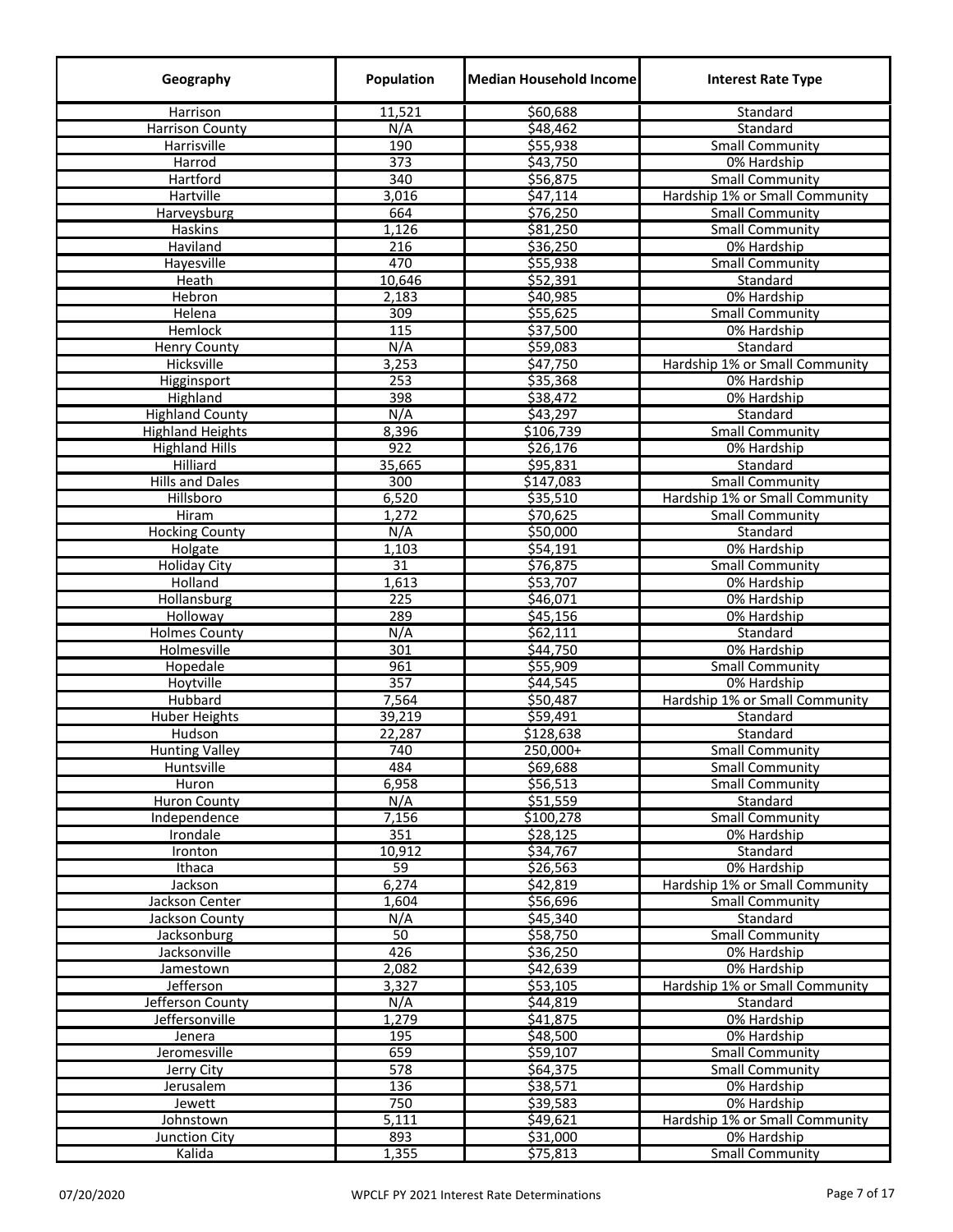| Geography               | Population       | <b>Median Household Income</b> | <b>Interest Rate Type</b>      |
|-------------------------|------------------|--------------------------------|--------------------------------|
| Kelleys Island          | 202              | \$59,219                       | <b>Small Community</b>         |
| Kent                    | 29,824           | \$36,441                       | Standard                       |
| Kenton                  | 8,296            | \$40,523                       | Hardship 1% or Small Community |
| Kettering               | 55,405           | \$56,893                       | Standard                       |
| Kettlersville           | 164              | \$64,643                       | <b>Small Community</b>         |
| Killbuck                | 946              | \$40,313                       | 0% Hardship                    |
| Kingston                | 961              | \$45,313                       | 0% Hardship                    |
| Kipton                  | 224              | \$58,333                       | <b>Small Community</b>         |
| Kirby                   | 119              | \$52,083                       | 0% Hardship                    |
| Kirkersville            | 405              | \$57,083                       | <b>Small Community</b>         |
| Kirtland                | 6,818            | \$88,537                       | <b>Small Community</b>         |
| <b>Kirtland Hills</b>   | 702              | \$103,750                      | <b>Small Community</b>         |
| <b>Knox County</b>      | N/A              | \$55,131                       | Standard                       |
| La Rue                  | 660              | \$38,125                       | 0% Hardship                    |
| Lafayette               | 430              | \$52,500                       | 0% Hardship                    |
| LaGrange                | 2,375            | \$67,722                       | <b>Small Community</b>         |
| Lake County             | N/A              | \$63,475                       | Standard                       |
| Lakeline                | 243              | \$63,333                       | <b>Small Community</b>         |
| Lakemore                | 3,085            | \$43,977                       | Hardship 1% or Small Community |
| Lakeview                | 1,196            | \$42,016<br>\$51,323           | 0% Hardship<br>Standard        |
| Lakewood<br>Lancaster   | 50,553<br>39,942 | \$41,881                       | Standard                       |
| Latty                   | 154              | \$48,750                       | 0% Hardship                    |
| Laura                   | 480              | \$61,000                       | <b>Small Community</b>         |
| Laurelville             | 584              | \$27,344                       | 0% Hardship                    |
| Lawrence County         | N/A              | \$44,372                       | Standard                       |
| Lebanon                 | 20,584           | \$66,754                       | Standard                       |
| Leesburg                | 1,442            | \$32,281                       | 0% Hardship                    |
| Leesville               | 283              | \$55,208                       | <b>Small Community</b>         |
| Leetonia                | 2,118            | \$57,216                       | <b>Small Community</b>         |
| Leipsic                 | 2,402            | \$41,917                       | 0% Hardship                    |
| Lewisburg               | 1,806            | \$53,750                       | 0% Hardship                    |
| Lewisville              | 197              | \$40,625                       | 0% Hardship                    |
| Lexington               | 5,073            | \$57,371                       | <b>Small Community</b>         |
| Liberty Center          | 1,234            | \$55,114                       | <b>Small Community</b>         |
| Licking County          | N/A              | \$62,715                       | Standard                       |
| Lima                    | 37,335           | \$35,172                       | Standard                       |
| Limaville               | 235              | \$60,000                       | <b>Small Community</b>         |
| Lincoln Heights         | 3,337            | \$23,931                       | Hardship 1% or Small Community |
| Lindsey                 | 517              | \$54,875                       | <b>Small Community</b>         |
| Linndale                | 132              | \$30,446                       | 0% Hardship                    |
| Lisbon                  | 2,713            | \$31,250                       | Hardship 1% or Small Community |
| Lithopolis              | 1,655            | \$72,950                       | <b>Small Community</b>         |
| Lockbourne              | 167              | \$41,875                       | 0% Hardship                    |
| Lockington              | 161              | \$56,250                       | <b>Small Community</b>         |
| Lockland                | 3,459            | \$30,101                       | Hardship 1% or Small Community |
| Lodi                    | 2,849            | \$37,480                       | Hardship 1% or Small Community |
| Logan                   | 6,846            | \$37,612                       | Hardship 1% or Small Community |
| Logan County            | N/A              | \$55,150                       | Standard                       |
| London                  | 10,139           | \$54,836                       | Standard                       |
| Lorain<br>Lorain County | 63,773<br>N/A    | \$37,014<br>\$56,965           | Standard<br>Standard           |
| Lordstown               | 3,300            | \$53,483                       | Hardship 1% or Small Community |
| Lore City               | 282              | \$49,219                       | 0% Hardship                    |
| Loudonville             | 2,654            | \$42,786                       | Hardship 1% or Small Community |
| Louisville              | 9,317            | \$57,738                       | <b>Small Community</b>         |
| Loveland                | 13,082           | \$69,691                       | Standard                       |
| Lowell                  | 638              | \$41,250                       | 0% Hardship                    |
| Lowellville             | 1,142            | \$48,203                       | 0% Hardship                    |
| Lower Salem             | 113              | \$34,375                       | 0% Hardship                    |
| Lucas                   | 617              | \$39,375                       | 0% Hardship                    |
| <b>Lucas County</b>     | N/A              | \$46,924                       | Standard                       |
| Luckey                  | 949              | \$67,054                       | <b>Small Community</b>         |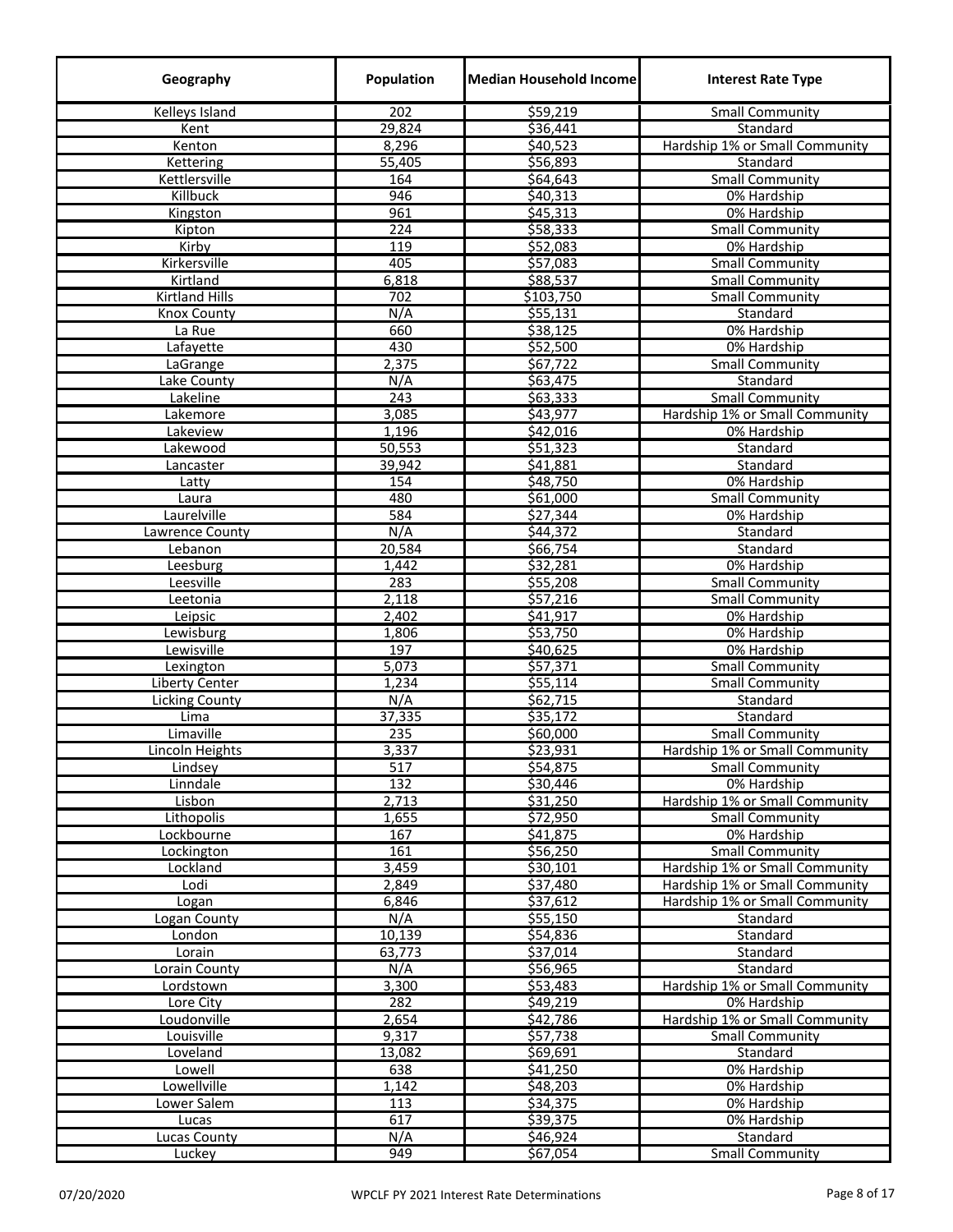| Geography               | Population       | Median Household Income | <b>Interest Rate Type</b>      |
|-------------------------|------------------|-------------------------|--------------------------------|
| <b>Ludlow Falls</b>     | 260              | \$58,393                | <b>Small Community</b>         |
| Lynchburg               | 1,331            | \$37,800                | 0% Hardship                    |
| Lyndhurst               | 13,630           | \$75,236                | Standard                       |
| Lyons                   | 521              | \$50,446                | 0% Hardship                    |
| Macedonia               | 11,808           | \$92,217                | Standard                       |
| Macksburg               | 202              | \$35,278                | 0% Hardship                    |
| Madeira                 | 9,091            | \$112,513               | <b>Small Community</b>         |
| Madison                 | 3,164            | 559,597                 | Small Community                |
| <b>Madison County</b>   | N/A              | \$65,264                | Standard                       |
| <b>Magnetic Springs</b> | 277              | \$50,000                | 0% Hardship                    |
| Magnolia                | 1,006            | \$60,833                | <b>Small Community</b>         |
| <b>Mahoning County</b>  | N/A              | \$44,682                | Standard                       |
| Maineville              | 1,047            | \$74,464                | Small Community                |
| Malinta                 | 277              | \$56,250                | <b>Small Community</b>         |
| Malta                   | 718              | \$30,385                | 0% Hardship                    |
| Malvern                 | 1,343            | \$46,518                | 0% Hardship                    |
| Manchester              | 1,933            | \$26,563                | 0% Hardship                    |
| Mansfield               | 46,638           | \$35,697                | Standard                       |
| Mantua                  | 1,204            | \$47,500                | 0% Hardship                    |
| Maple Heights           | 22,539           | \$41,019                | Standard                       |
| Marble Cliff            | $\overline{541}$ | \$99,750                | Small Community                |
| Marblehead              | 775              | \$59,000                | <b>Small Community</b>         |
| Marengo                 | 301              | \$35,000                | 0% Hardship                    |
| Mariemont               | 3,429            | \$101,161               | <b>Small Community</b>         |
|                         | 13,718           | \$37,518                |                                |
| Marietta                |                  | \$37,333                | Standard                       |
| Marion                  | 36,268<br>N/A    | \$45,464                | Standard<br>Standard           |
| <b>Marion County</b>    | 92               | 548,125                 |                                |
| <b>Marseilles</b>       |                  |                         | 0% Hardship                    |
| Marshallville           | 829              | \$58,750                | <b>Small Community</b>         |
| <b>Martins Ferry</b>    | 6,703            | \$39,846                | Hardship 1% or Small Community |
| Martinsburg             | $\overline{277}$ | 543,393                 | 0% Hardship                    |
| Martinsville            | 492              | \$49,821                | 0% Hardship                    |
| Marysville              | 23,509           | \$70,793                | Standard                       |
| Mason                   | 32,749           | \$96,511                | Standard                       |
| Massillon               | 32,366           | \$46,311                | Standard                       |
| Matamoras               | 699              | 533,036                 | 0% Hardship                    |
| Maumee                  | 13,857           | \$70,288                | Standard                       |
| Mayfield                | 3,397            | \$76,792                | Small Community                |
| Mayfield Heights        | 18,766           | \$53,373                | Standard                       |
| McArthur                | 1,522            | \$33,011                | 0% Hardship                    |
| McClure                 | 644              | \$41,583                | 0% Hardship                    |
| <b>McComb</b>           | 1,711            | \$52,151                | 0% Hardship                    |
| McConnelsville          | 1,910            | \$30,804                | 0% Hardship                    |
| McDonald                | 3,116            | \$48,203                | Hardship 1% or Small Community |
| <b>McGuffey</b>         | 514              | \$41,806                | 0% Hardship                    |
| Mechanicsburg           | 1,591            | 554,417                 | 0% Hardship                    |
| Medina                  | 26,220           | \$63,888                | Standard                       |
| Medina County           | N/A              | \$74,243                | Standard                       |
| Meigs County            | N/A              | \$43,591                | Standard                       |
| Melrose                 | 209              | \$46,607                | 0% Hardship                    |
| Mendon                  | 671              | 543,750                 | 0% Hardship                    |
| Mentor                  | 47,062           | \$69,069                | Standard                       |
| Mentor-on-the-Lake      | 7,410            | 553,478                 | Hardship 1% or Small Community |
| <b>Mercer County</b>    | N/A              | \$59,417                | Standard                       |
| Metamora                | 628              | \$54,250                | 0% Hardship                    |
| Meyers Lake             | 605              | \$71,786                | <b>Small Community</b>         |
| Miami County            | N/A              | \$57,544                | Standard                       |
| Miamisburg              | 19,974           | \$60,630                | Standard                       |
| Middle Point            | 525              | \$58,500                | <b>Small Community</b>         |
| Middleburg Heights      | 15,670           | \$61,709                | Standard                       |
| Middlefield             | 2,707            | \$47,319                | Hardship 1% or Small Community |
| Middleport              | 2,137            | \$30,135                | 0% Hardship                    |
| Middletown              | 48,449           | \$39,520                | Standard                       |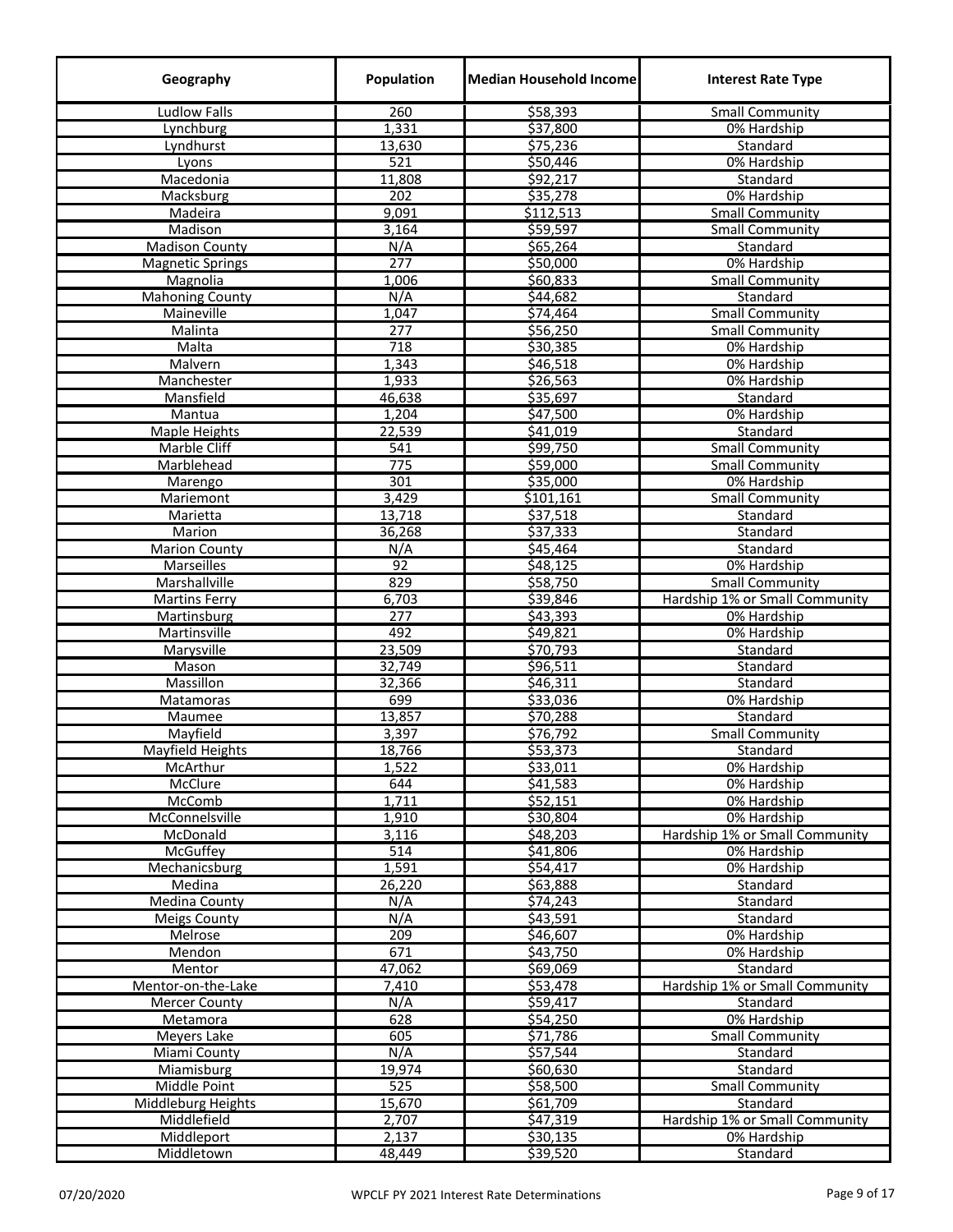| Geography                | Population       | <b>Median Household Incomel</b> | <b>Interest Rate Type</b>                     |
|--------------------------|------------------|---------------------------------|-----------------------------------------------|
| Midland                  | $\overline{278}$ | \$38,333                        | 0% Hardship                                   |
| Midvale                  | 817              | \$44,688                        | 0% Hardship                                   |
| Midway                   | 316              | \$60,833                        | <b>Small Community</b>                        |
| Mifflin                  | 123              | \$41,875                        | 0% Hardship                                   |
| Milan                    | 1,316            | \$61,875                        | <b>Small Community</b>                        |
| Milford                  | 6,861            | \$46,188                        | Hardship 1% or Small Community                |
| <b>Milford Center</b>    | 920              | \$70,227                        | <b>Small Community</b>                        |
| Millbury                 | 1,517            | 559,583                         | Small Community                               |
| Milledgeville            | 102              | \$32,500                        | 0% Hardship                                   |
| <b>Miller City</b>       | 133              | \$56,250                        | <b>Small Community</b>                        |
| Millersburg              | 3,165            | \$42,574                        | Hardship 1% or Small Community                |
| Millersport              | 1,163            | \$68,028                        | <b>Small Community</b>                        |
| Millville                | 677              | \$59,722                        | <b>Small Community</b>                        |
| <b>Milton Center</b>     | 140              | \$55,000                        | <b>Small Community</b>                        |
| Miltonsburg              | 84               | \$32,500                        | 0% Hardship                                   |
| <b>Mineral City</b>      | 737              | \$48,289                        | 0% Hardship                                   |
| Minerva                  | 3,482            | \$43,561                        | Hardship 1% or Small Community                |
| Minerva Park             | 1,352            | \$94,038                        | <b>Small Community</b>                        |
| Mingo Junction           | 3,358            | \$49,173                        | Hardship 1% or Small Community                |
| Minster                  | 2,727            | \$79,076                        | <b>Small Community</b>                        |
| Mogadore                 | 3,645            | \$66,061                        | <b>Small Community</b>                        |
| Monroe                   | 14,013           | \$83,275                        | Standard                                      |
| Monroe County            | N/A              | \$43,956                        | Standard                                      |
| Monroeville              | 1,206            | \$48,424                        | 0% Hardship                                   |
| Montezuma                | 142              | \$42,500                        | 0% Hardship                                   |
| Montgomery               | 10,663           | \$123,214                       | Standard                                      |
| <b>Montgomery County</b> | N/A              | \$49,314                        | Standard                                      |
| Montpelier               | 3,960            | \$48,564                        | Hardship 1% or Small Community                |
| Moraine                  | 6,445            | \$50,074                        | Hardship 1% or Small Community                |
| Moreland Hills           | 3,316            | \$136,250                       | <b>Small Community</b>                        |
| Morgan County            | N/A              | \$41,731                        | Standard                                      |
| Morral                   | 433              | \$55,893                        | <b>Small Community</b>                        |
| Morristown               | 261              | \$38,750                        | 0% Hardship                                   |
| Morrow                   | 1,660            | \$64,881                        | <b>Small Community</b>                        |
| Morrow County            | N/A              | \$56,010                        | Standard                                      |
| Moscow                   | 88               | \$46,250                        | 0% Harsdship                                  |
| <b>Mount Blanchard</b>   | 466              | \$58,958                        | <b>Small Community</b>                        |
| Mount Cory               | 184              | \$49,375                        | 0% Hardship                                   |
| Mount Eaton              | 179              | \$53,958                        | 0% Hardship                                   |
| <b>Mount Gilead</b>      | 3,428            | \$33,773                        | Hardship 1% or Small Community                |
| Mount Healthy            | 6,076            | \$38,250                        | Hardship 1% or Small Community                |
| Mount Orab               | 3,714            | \$70,193                        | <b>Small Community</b>                        |
| Mount Pleasant           | 420              | \$57,000                        | <b>Small Community</b>                        |
| <b>Mount Sterling</b>    | 1,988            | \$38,500                        | 0% Hardship                                   |
| Mount Vernon             | 16,669           | \$41,098                        | Standard                                      |
| <b>Mount Victory</b>     | 590              | \$45,625                        | 0% Hardship                                   |
| Mowrystown               | 353              | \$36,250                        | 0% Hardship                                   |
| Munroe Falls             | 5,065            | \$66,687                        | <b>Small Community</b>                        |
| <b>Murray City</b>       | 401              | \$31,667                        | 0% Hardship                                   |
| Muskingum County         | N/A              | \$45,276                        | Standard                                      |
| Mutual                   | 141              | \$70,000                        | <b>Small Community</b>                        |
| Napoleon                 | 8,676            | \$46,881                        | Hardship 1% or Small Community                |
| Nashville                | 167              | \$46,250                        | 0% Hardship                                   |
| Navarre                  | 1,797            | \$44,816                        | 0% Hardship                                   |
| Nellie                   | 101              | \$42,188                        |                                               |
| Nelsonville              | 4,990            | \$26,899                        | 0% Hardship<br>Hardship 1% or Small Community |
|                          | 841              | \$42,167                        |                                               |
| Nevada<br>Neville        | 76               | \$38,750                        | 0% Hardship                                   |
|                          |                  |                                 | 0% Hardship                                   |
| New Albany               | 10,896           | \$203,194                       | Standard                                      |
| New Alexandria           | 286              | \$49,375                        | 0% Hardship                                   |
| New Athens               | 304<br>112       | \$56,875<br>\$51,875            | Small Community                               |
| New Bavaria              |                  |                                 | 0% Hardship                                   |
| New Bloomington          | 473              | \$45,885                        | 0% Hardship                                   |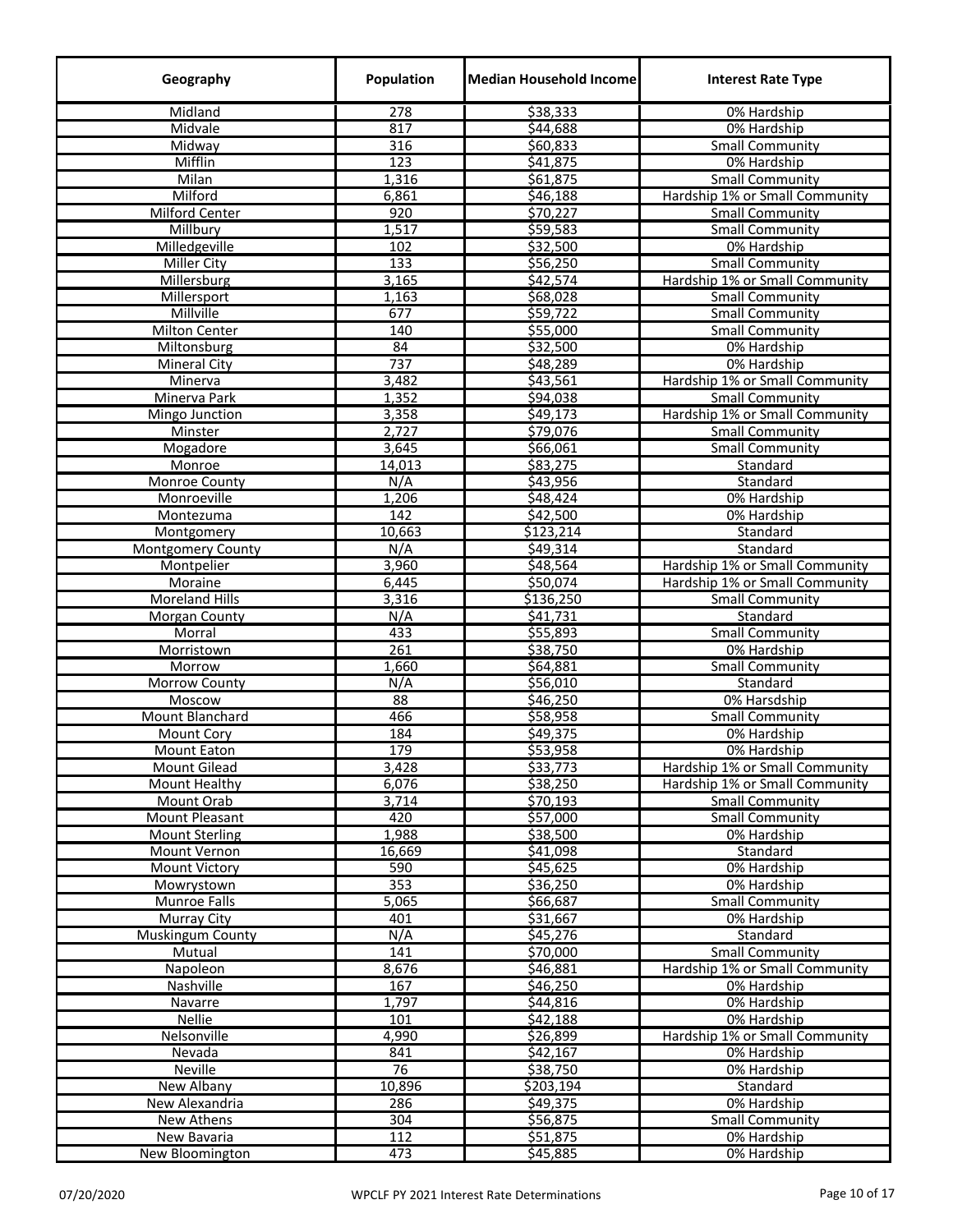| Geography                         | Population    | <b>Median Household Income</b> | <b>Interest Rate Type</b>             |
|-----------------------------------|---------------|--------------------------------|---------------------------------------|
| <b>New Boston</b>                 | 2,375         | 519,774                        | 0% Hardship                           |
| New Bremen                        | 3,318         | \$80,438                       | <b>Small Community</b>                |
| <b>New Carlisle</b>               | 5,622         | \$41,772                       | Hardship 1% or Small Community        |
| New Concord                       | 2,627         | \$47,422                       | Hardship 1% or Small Community        |
| New Franklin                      | 14,178        | \$70,265                       | Standard                              |
| New Holland                       | 848           | 536,771                        | 0% Hardship                           |
| <b>New Knoxville</b>              | 965           | \$59,583                       | <b>Small Community</b>                |
| New Lebanon                       | 4,243         | \$45,556                       | Hardship 1% or Small Community        |
| New Lexington                     | 5,189         | \$37,912                       | Hardship 1% or Small Community        |
| New London                        | 2,458         | \$40,313                       | 0% Hardship                           |
| <b>New Madison</b>                | 906           | 553,036                        | 0% Hardship                           |
| New Miami                         | 2,416         | \$40,612                       | 0% Hardship                           |
| <b>New Middletown</b>             | 1,490         | \$45,938                       | 0% Hardship                           |
| <b>New Paris</b>                  | 1,692         | \$37,870                       | 0% Hardship                           |
| New Philadelphia                  | 17,432        | \$43,552                       | Standard                              |
| New Richmond                      | 2,666         | \$53,889                       | Hardship 1% or Small Community        |
| New Riegel                        | 266           | \$43,750                       | 0% Hardship                           |
| New Straitsville                  | 650           | \$22,500                       | 0% Hardship                           |
| New Vienna                        | 1,214         | \$43,429                       | 0% Hardship                           |
| New Washington                    | 1,120         | \$47,344                       | 0% Hardship                           |
| New Waterford                     | 1,190         | \$40,417                       | 0% Hardship                           |
| New Weston                        | 98            | \$42,500                       | 0% Hardship                           |
| <b>Newark</b>                     | 49,070        | \$42,116                       | Standard                              |
| <b>Newburgh Heights</b>           | 1,778         | \$31,866                       | 0% Hardship                           |
| Newcomerstown                     | 3,883         | \$38,631                       | Hardship 1% or Small Community        |
| <b>Newton Falls</b>               | 4,564         | \$43,493                       | Hardship 1% or Small Community        |
| Newtonsville                      | 374           | \$52,083                       | 0% Hardship                           |
| Newtown                           | 2,658         | \$74,071                       | <b>Small Community</b>                |
| Ney                               | 226           | \$45,625                       | 0% Hardship                           |
| <b>Niles</b>                      | 18,606        | \$42,355                       | Standard                              |
| Noble County                      | N/A           | \$47,456                       | Standard                              |
| North Baltimore                   | 3,316         | \$43,304                       | Hardship 1% or Small Community        |
| North Bend                        | 843           | 567,857                        | <b>Small Community</b>                |
| North Canton                      | 17,362        | \$59,389                       | Standard                              |
| North College Hill                | 9,307         | \$43,977                       | Hardship 1% or Small Community        |
| North Fairfield                   | 486           | \$62,750                       | <b>Small Community</b>                |
| North Hampton                     | 439           | \$65,234                       | <b>Small Community</b>                |
| North Kingsville                  | 2,816         | \$62,656<br>\$53,669           | Small Community                       |
| North Lewisburg                   | 1,607         |                                | 0% Hardship                           |
| North Olmsted                     | 31,888<br>701 | \$63,701<br>\$75,938           | Standard                              |
| North Perry<br>North Randall      | 1,023         | \$31,357                       | <b>Small Community</b><br>0% Hardship |
| North Ridgeville                  | 32,954        | \$74,309                       | Standard                              |
| North Robinson                    | 354           | \$36,250                       | 0% Hardship                           |
| North Royalton                    | 30,322        | \$70,429                       | Standard                              |
| North Star                        | 259           | \$59,688                       | <b>Small Community</b>                |
| Northfield                        | 3,677         | \$59,712                       | <b>Small Community</b>                |
| Northwood                         | 5,383         | \$63,816                       | <b>Small Community</b>                |
| Norton                            | 12,047        | \$66,748                       | Standard                              |
| Norwalk                           | 16,881        | \$45,565                       | Standard                              |
| Norwich                           | 117           | \$51,750                       | 0% Hardship                           |
| Norwood                           | 19,796        | \$44,570                       | Standard                              |
| Oak Harbor                        | 2,724         | \$43,011                       | Hardship 1% or Small Community        |
| Oak Hill                          | 1,691         | \$35,703                       | 0% Hardship                           |
| Oakwood                           | 9,030         | \$102,159                      | <b>Small Community</b>                |
| Oakwood village (Cuyahoga County) | 3,692         | \$51,336                       | Hardship 1% or Small Community        |
| Oakwood village (Paulding County) | 644           | \$44,286                       | 0% Hardship                           |
| Oberlin                           | 8,299         | \$51,609                       | Hardship 1% or Small Community        |
| Obetz                             | 4,740         | \$55,476                       | <b>Small Community</b>                |
| Octa                              | 41            | \$32,500                       | 0% Hardship                           |
| Ohio City                         | 833           | \$45,917                       | 0% Hardship                           |
| Old Washington                    | 506           | \$34,861                       | 0% Hardship                           |
| <b>Olmsted Falls</b>              | 8,912         | \$65,982                       | <b>Small Community</b>                |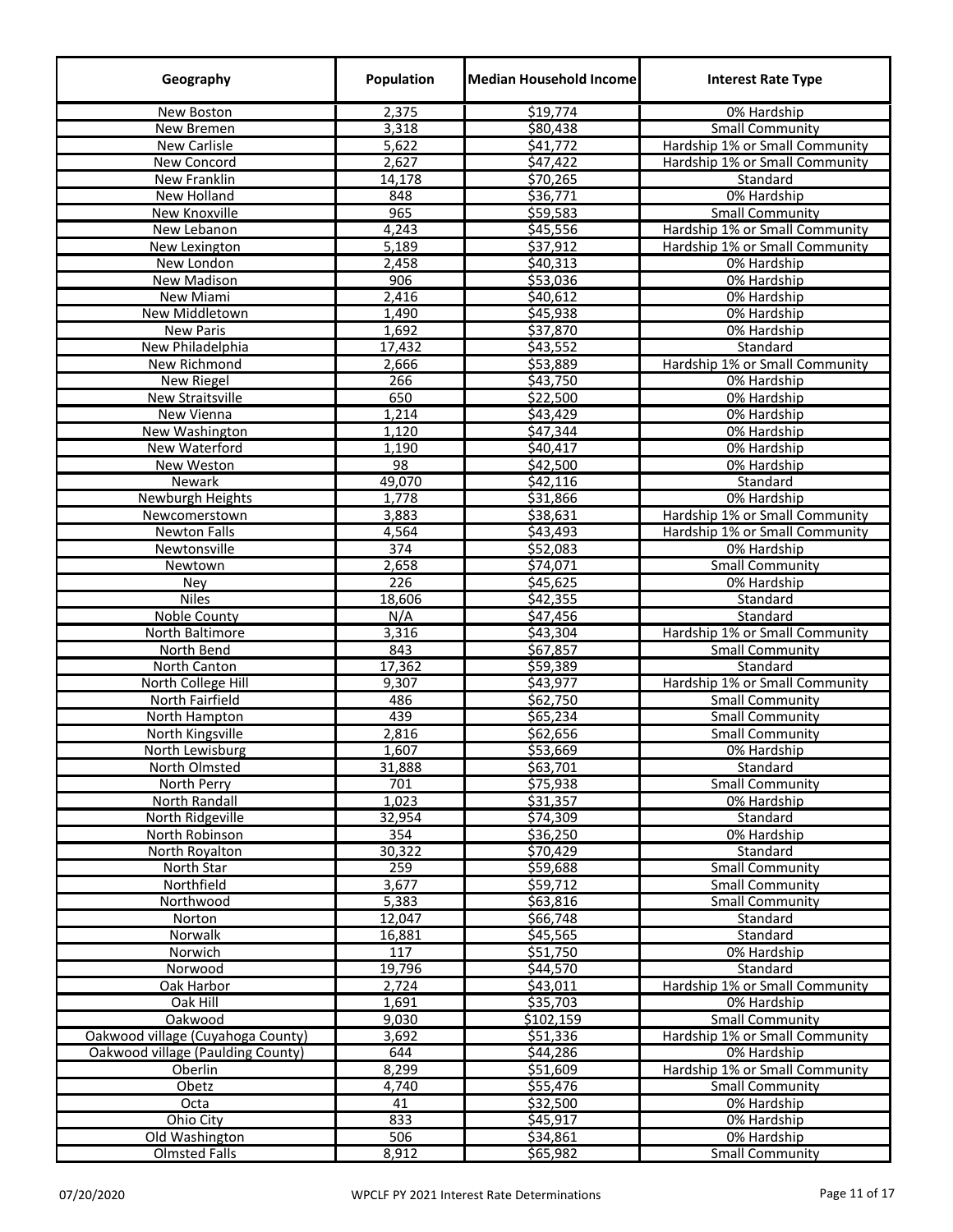| Geography              | Population       | <b>Median Household Incomel</b> | <b>Interest Rate Type</b>                        |
|------------------------|------------------|---------------------------------|--------------------------------------------------|
| Ontario                | 6,100            | \$58,264                        | Small Community                                  |
| Orange                 | 3,285            | \$105,385                       | <b>Small Community</b>                           |
| Orangeville            | 173              | \$49,444                        | 0% Hardship                                      |
| Oregon                 | 20,012           | \$56,599                        | Standard                                         |
| Orrville               | 8,239            | \$52,871                        | Hardship 1% or Small Community                   |
| Orwell                 | 1,583            | 541,026                         | 0% Hardship                                      |
| Osgood                 | 239              | \$73,333                        | <b>Small Community</b>                           |
| Ostrander              | 955              | \$90,000                        | <b>Small Community</b>                           |
| Ottawa                 | 4,377            | \$44,492                        | Hardship 1% or Small Community                   |
| <b>Ottawa County</b>   | N/A              | \$57,918                        | Standard                                         |
| Ottawa Hills           | 4,436            | \$139,559                       | <b>Small Community</b>                           |
| Ottoville              | 816              | \$60,313                        | <b>Small Community</b>                           |
| Otway                  | 57               | \$25,938                        | 0% Hardship                                      |
| Owensville             | 946              | \$28,938                        | 0% Hardship                                      |
| Oxford                 | 22,612           | \$27,238                        | Standard                                         |
| Painesville            | 19,828           | \$48,222                        | Standard                                         |
| Palestine              | 242              | \$40,000                        | 0% Hardship                                      |
| Pandora                | 1,048            | \$54,464                        | 0% Hardship                                      |
| Parma                  | 79,559           | \$55,536                        | Standard                                         |
| Parma Heights          | 20,162           | \$49,326                        | Standard                                         |
| Parral                 | $\overline{207}$ | \$41,667                        | 0% Hardship                                      |
| Pataskala              | 15,465           | \$72,908                        | Standard                                         |
| Patterson              | 152              | \$36,250                        | 0% Hardship                                      |
| Paulding               | 3,465            | \$39,931                        | Hardship 1% or Small Community                   |
| <b>Paulding County</b> | N/A              | \$51,933                        | Standard                                         |
| Payne                  | 1,197            | \$47,880                        | 0% Hardship                                      |
| Peebles                | 1,851            | \$26,479                        | 0% Hardship                                      |
| Pemberville            | 1,590            | \$64,167                        | <b>Small Community</b>                           |
| Peninsula              | 632              | \$99,821                        | <b>Small Community</b>                           |
| Pepper Pike            | 6,242<br>1,646   | \$193,889<br>\$70,833           | <b>Small Community</b><br><b>Small Community</b> |
| Perry<br>Perry County  | N/A              | \$48,811                        | Standard                                         |
| Perrysburg             | 21,430           | \$91,281                        | Standard                                         |
| Perrysville            | 758              | \$38,125                        | 0% Hardship                                      |
| Phillipsburg           | 445              | \$44,545                        | 0% Hardship                                      |
| Philo                  | 1,148            | 553,942                         | 0% Hardship                                      |
| <b>Pickaway County</b> | N/A              | \$62,214                        | Standard                                         |
| Pickerington           | 20,148           | 592,783                         | Standard                                         |
| Pike County            | N/A              | \$43,729                        | Standard                                         |
| Piketon                | 2,137            | \$29,491                        | 0% Hardship                                      |
| Pioneer                | 1,650            | \$46,184                        | 0% Hardship                                      |
| Piqua                  | 20,941           | \$43,468                        | Standard                                         |
| Pitsburg               | 371              | \$57,083                        | <b>Small Community</b>                           |
| Plain City             | 4,421            | \$76,004                        | <b>Small Community</b>                           |
| Plainfield             | 132              | \$45,000                        | 0% Hardship                                      |
| <b>Pleasant City</b>   | 430              | \$44,063                        | 0% Hardship                                      |
| <b>Pleasant Hill</b>   | 1,305            | \$59,500                        | <b>Small Community</b>                           |
| Pleasant Plain         | 156              | \$50,938                        | 0% Hardship                                      |
| Pleasantville          | 1,065            | \$37,955                        | 0% Hardship                                      |
| Plymouth               | 1,600            | \$44,926                        | 0% Hardship                                      |
| Poland                 | 2,582            | \$71,471                        | <b>Small Community</b>                           |
| Polk                   | 347              | \$53,750                        | 0% Hardship                                      |
| Pomeroy                | 1,786            | \$28,250                        | 0% Hardship                                      |
| Port Clinton           | 5,939            | \$44,040                        | Hardship 1% or Small Community                   |
| Port Jefferson         | 492              | \$32,969                        | 0% Hardship                                      |
| Port Washington        | 447              | 545,000                         | 0% Hardship                                      |
| Port William           | 226              | \$38,750                        | 0% Hardship                                      |
| Portage                | 492              | \$55,947                        | <b>Small Community</b>                           |
| Portage County         | N/A              | \$56,618                        | Standard                                         |
| Portsmouth             | 20,366           | \$29,016                        | Standard                                         |
| Potsdam                | $\overline{328}$ | \$55,833                        | <b>Small Community</b>                           |
| Powell                 | 12,909           | \$149,119                       | Standard                                         |
| Powhatan Point         | 1,524            | \$40,370                        | 0% Hardship                                      |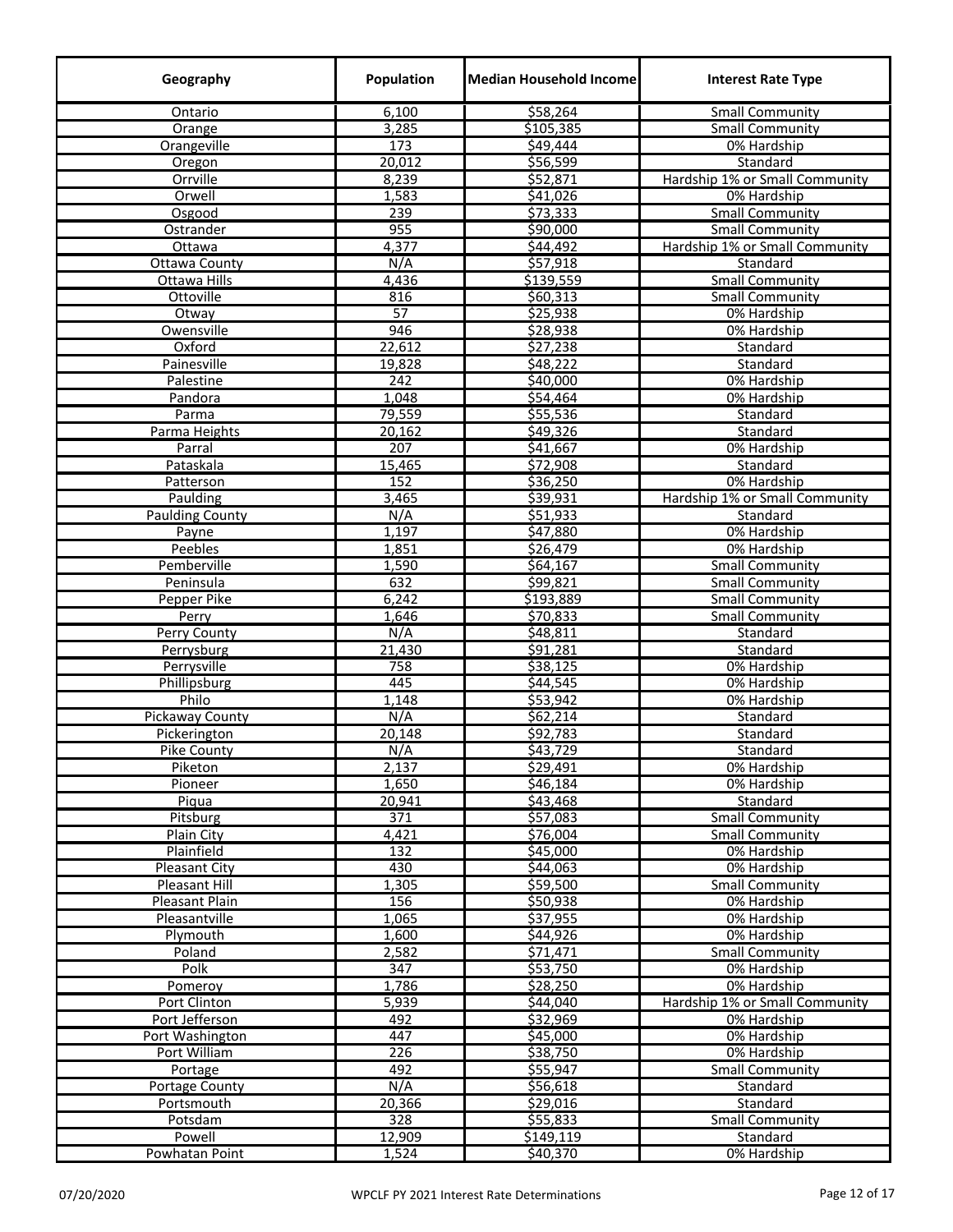| Geography               | Population       | <b>Median Household Income</b> | <b>Interest Rate Type</b>                        |
|-------------------------|------------------|--------------------------------|--------------------------------------------------|
| <b>Preble County</b>    | N/A              | \$55,374                       | Standard                                         |
| Proctorville            | 574              | \$27,228                       | 0% Hardship                                      |
| Prospect                | 975              | \$52,266                       | 0% Hardship                                      |
| Put-in-Bay              | 68               | \$78,523                       | <b>Small Community</b>                           |
| <b>Putnam County</b>    | N/A              | \$62,001                       | Standard                                         |
| Quaker City             | $\overline{376}$ | \$27,750                       | 0% Hardship                                      |
| Quincy                  | 605              | \$45,694                       | 0% Hardship                                      |
| Racine                  | 704<br>192       | \$42,955                       | 0% Hardship                                      |
| Rarden<br>Ravenna       | 11,552           | \$34,107<br>\$39,785           | 0% Hardship<br>Standard                          |
| Rawson                  | 504              | \$52,778                       | 0% Hardship                                      |
| Rayland                 | 422              | \$43,382                       | 0% Hardship                                      |
| Reading                 | 10,286           | \$51,171                       | Standard                                         |
| Reminderville           | 4,113            | \$78,656                       | <b>Small Community</b>                           |
| Rendville               | 27               | \$43,750                       | 0% Hardship                                      |
| Republic                | 625              | \$55,208                       | <b>Small Community</b>                           |
| Reynoldsburg            | 37,644           | \$66,037                       | Standard                                         |
| Richfield               | 3,647            | \$77,450                       | <b>Small Community</b>                           |
| <b>Richland County</b>  | N/A              | \$47,346                       | Standard                                         |
| Richmond                | 390              | \$57,500                       | <b>Small Community</b>                           |
| <b>Richmond Heights</b> | 10,449           | \$51,625                       | Standard                                         |
| Richwood                | 2,381            | \$44,792                       | 0% Hardship                                      |
| Ridgeway                | 334              | \$54,688                       | <b>Small Community</b>                           |
| Rio Grande              | 842              | \$28,269                       | 0% Hardship                                      |
| Ripley                  | 1,786            | \$36,058<br>\$48,594           | 0% Hardship                                      |
| Risingsun<br>Rittman    | 635<br>6,541     | \$44,953                       | 0% Hardship<br>Hardship 1% or Small Community    |
| Riverlea                | 541              | \$124,375                      | <b>Small Community</b>                           |
| Riverside               | 25,087           | \$48,624                       | Standard                                         |
| <b>Roaming Shores</b>   | 1,494            | \$80,750                       | <b>Small Community</b>                           |
| Rochester               | 168              | \$66,667                       | <b>Small Community</b>                           |
| <b>Rock Creek</b>       | 403              | \$48,750                       | 0% Hardship                                      |
| Rockford                | 941              | \$48,456                       | 0% Hardship                                      |
| Rocky Ridge             | 521              | \$38,036                       | 0% Hardship                                      |
| <b>Rocky River</b>      | 20,310           | \$70,341                       | Standard                                         |
| Rogers                  | 263              | \$32,321                       | 0% Hardship                                      |
| Rome                    | 67               | \$55,833                       | <b>Small Community</b>                           |
| Roseville               | 2,262            | \$38,007                       | 0% Hardship                                      |
| <b>Ross County</b>      | N/A              | \$48,403                       | <b>Standard</b>                                  |
| Rossburg                | 201              | \$52,500<br>\$61,310           | 0% Hardship                                      |
| Rossford<br>Roswell     | 6,507<br>226     | \$58,750                       | <b>Small Community</b><br><b>Small Community</b> |
| Rushsylvania            | 582              | \$49,432                       | $\overline{0\%}$ Hardship                        |
| Rushville               | 397              | \$38,750                       | 0% Hardship                                      |
| <b>Russells Point</b>   | 1,158            | \$28,333                       | 0% Hardship                                      |
| Russellville            | 827              | \$52,763                       | 0% Hardship                                      |
| Russia                  | 724              | \$65,000                       | <b>Small Community</b>                           |
| Rutland                 | 453              | \$32,443                       | 0% Hardship                                      |
| Sabina                  | 2,454            | \$32,670                       | 0% Hardship                                      |
| Salem                   | 11,870           | \$38,426                       | Standard                                         |
| Salineville             | 1,223            | \$31,714                       | 0% Hardship                                      |
| Sandusky                | 25,012           | \$36,448                       | Standard                                         |
| Sandusky County         | N/A              | \$51,701                       | Standard                                         |
| Sarahsville             | 133              | \$34,167                       | 0% Hardship                                      |
| Sardinia                | 1,360            | \$44,479                       | 0% Hardship                                      |
| Savannah<br>Scio        | 367<br>952       | \$47,250<br>\$40,294           | 0% Hardship<br>0% Hardship                       |
| <b>Scioto County</b>    | N/A              | 539,731                        | Standard                                         |
| Scott                   | 286              | \$44,167                       | 0% Hardship                                      |
| Seaman                  | 1,117            | \$27,417                       | 0% Hardship                                      |
| Sebring                 | 4,263            | \$40,160                       | Hardship 1% or Small Community                   |
| Seneca County           | N/A              | \$49,936                       | Standard                                         |
| Senecaville             | 336              | \$46,667                       | 0% Hardship                                      |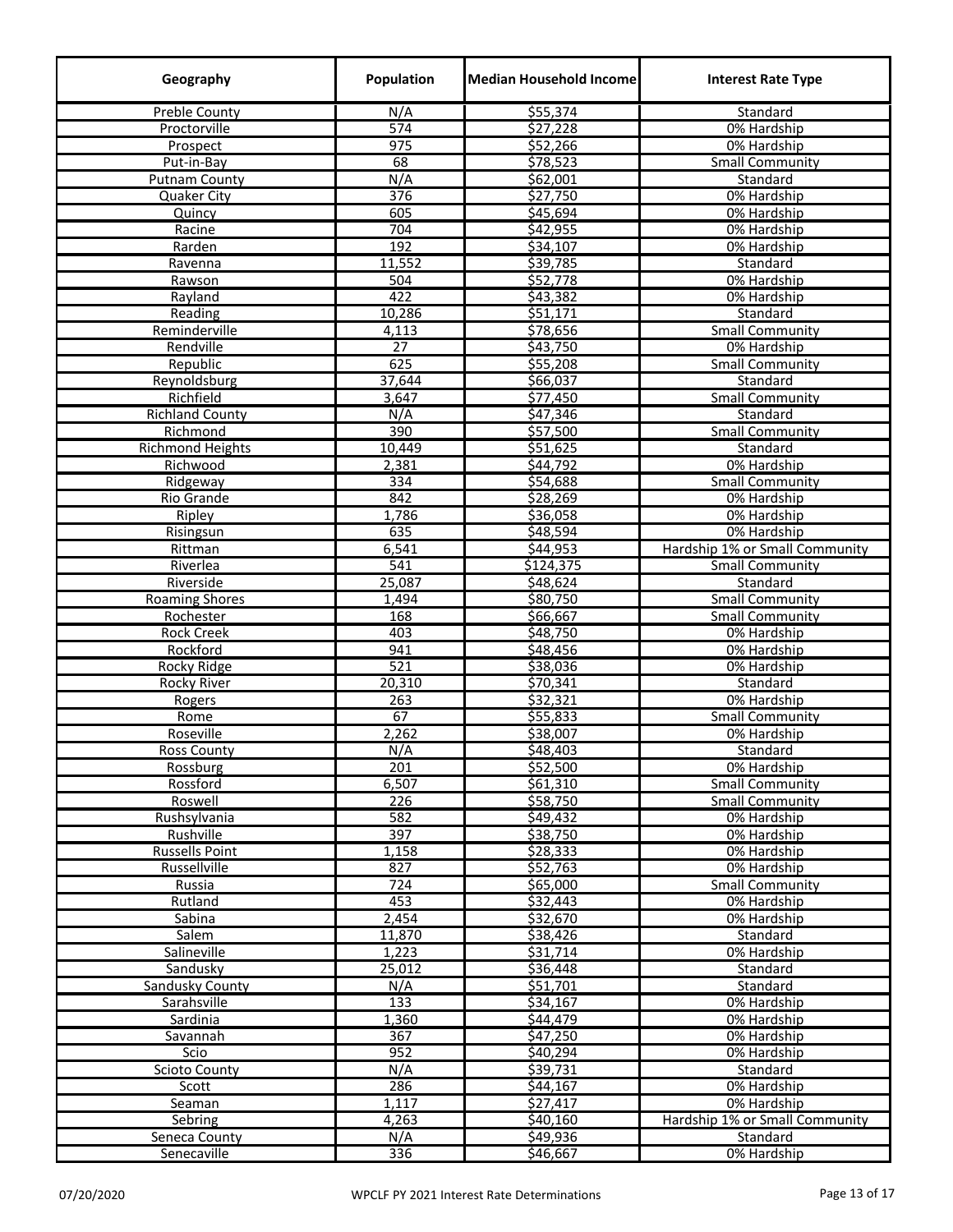| Geography                | Population | <b>Median Household Income</b> | <b>Interest Rate Type</b>      |
|--------------------------|------------|--------------------------------|--------------------------------|
| Seven Hills              | 11,690     | \$79,735                       | Standard                       |
| Seven Mile               | 828        | \$65,000                       | <b>Small Community</b>         |
| Seville                  | 2,598      | \$55,735                       | <b>Small Community</b>         |
| Shadyside                | 3,623      | \$53,438                       | Hardship 1% or Small Community |
| <b>Shaker Heights</b>    | 27,620     | \$83,420                       | Standard                       |
| Sharonville              | 13,942     | \$62,908                       | Standard                       |
| Shawnee                  | 449        | \$28,839                       | 0% Hardship                    |
| Shawnee Hills            | 785        | \$127,500                      | <b>Small Community</b>         |
| Sheffield                | 4,126      | \$73,915                       | <b>Small Community</b>         |
| Sheffield Lake           | 9,011      | \$63,902                       | <b>Small Community</b>         |
| Shelby                   | 8,809      | \$44,097                       | Hardship 1% or Small Community |
| <b>Shelby County</b>     | N/A        | \$61,042                       | Standard                       |
| Sherrodsville            | 292        | \$40,000                       | 0% Hardship                    |
| Sherwood                 | 854        | \$40,417                       | 0% Hardship                    |
| Shiloh                   | 663        | \$41,932                       | 0% Hardship                    |
| Shreve                   | 1,627      | \$50,402                       | 0% Hardship                    |
| Sidney                   | 20,639     | \$50,338                       | Standard                       |
| Silver Lake              | 2,511      | \$103,947                      | <b>Small Community</b>         |
| Silverton                | 4,767      | \$39,959                       | Hardship 1% or Small Community |
| <b>Sinking Spring</b>    | 191        | \$45,625                       | 0% Hardship                    |
| Smithfield               | 787        | 548,472                        | 0% Hardship                    |
| Smithville               | 1,346      | \$58,828                       | <b>Small Community</b>         |
| Solon                    | 23,038     | \$104,625                      | Standard                       |
| Somerset                 | 1,673      | \$49,271                       | 0% Hardship                    |
| South Amherst            | 1,807      | \$54,324                       | 0% Hardship                    |
| South Bloomfield         | 2,116      | \$64,271                       | <b>Small Community</b>         |
| South Charleston         | 1,937      | \$36,197                       | 0% Hardship                    |
| South Euclid             | 21,688     | \$58,760                       | Standard                       |
| South Lebanon            | 4,622      | \$66,034                       | <b>Small Community</b>         |
| South Point              | 3,609      | \$58,155                       | <b>Small Community</b>         |
| South Russell            | 3,801      | \$115,000                      | Small Community                |
| South Salem              | 278        | \$35,417                       | 0% Hardship                    |
| South Solon              | 309        | \$41,875                       | 0% Hardship                    |
| South Vienna             | 585        | \$62,898                       | <b>Small Community</b>         |
| South Webster            | 680        | \$47,273                       | 0% Hardship                    |
| South Zanesville         | 2,253      | \$36,000                       | 0% Hardship                    |
| Sparta                   | 161        | \$38,750                       | 0% Hardship                    |
| Spencer                  | 594        | \$47,500                       | 0% Hardship                    |
| Spencerville             | 2,367      | \$42,109                       | 0% Hardship                    |
| <b>Spring Valley</b>     | 535        | \$47,353                       | 0% Hardship                    |
| Springboro               | 18,042     | \$105,458                      | Standard                       |
| Springdale               | 11,228     | \$54,329                       | Standard                       |
| Springfield              | 59,305     | \$37,059                       | Standard                       |
| St. Bernard              | 4,355      | \$52,364                       | Hardship 1% or Small Community |
| St. Clairsville          | 5,071      | \$65,655                       | <b>Small Community</b>         |
| St. Henry                | 2,503      | \$78,333                       | <b>Small Community</b>         |
| St. Louisville           | 500        | \$52,813                       | 0% Hardship                    |
| St. Marys                | 8,145      | \$48,250                       | Hardship 1% or Small Community |
| St. Paris                | 2,059      | \$49,129                       | 0% Hardship                    |
| Stafford                 | 112        | \$46,250                       | 0% Hardship                    |
| <b>Stark County</b>      | N/A        | \$52,190                       | Standard                       |
| Steubenville             | 18,095     | \$35,559                       | Standard                       |
| Stockport                | 745        | \$33,417                       | 0% Hardship                    |
| <b>Stone Creek</b>       | 187        | \$55,750                       | <b>Small Community</b>         |
| Stoutsville              | 655        | \$60,000                       | <b>Small Community</b>         |
| Stow                     | 34,796     | \$72,782                       | Standard                       |
| Strasburg                | 2,814      | \$52,386                       | Hardship 1% or Small Community |
| Stratton                 | 363        | \$27,222                       | 0% Hardship                    |
| Streetsboro              | 16,395     | \$63,271                       | Standard                       |
| Strongsville             | 44,752     | \$87,264                       | Standard                       |
| <b>Struthers</b>         | 10,325     | \$39,055                       | Standard                       |
| Stryker                  | 1,170      | \$52,375                       | 0% Hardship                    |
| <b>Sugar Bush Knolls</b> | 196        | \$106,667                      | <b>Small Community</b>         |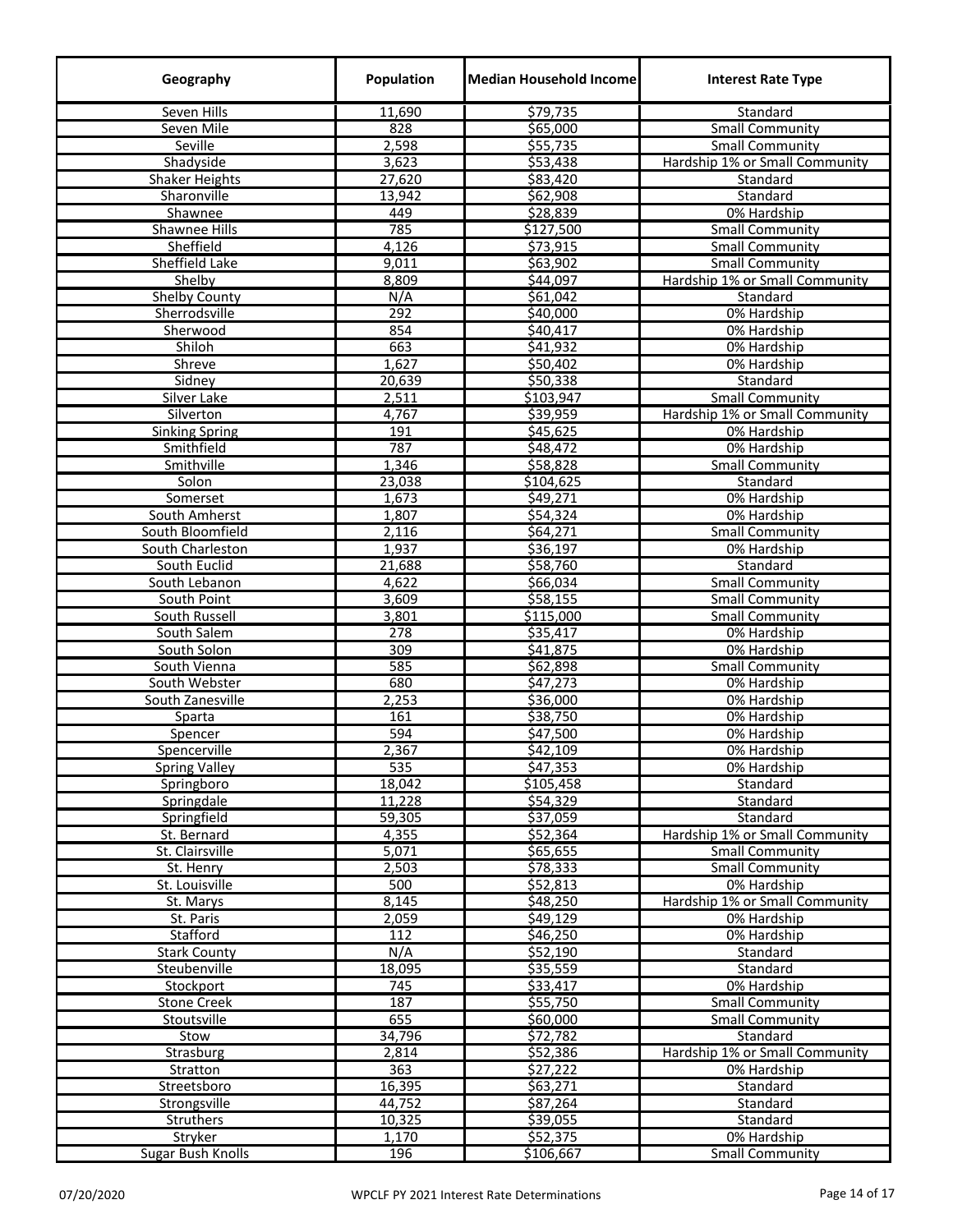| Geography                  | Population | <b>Median Household Income</b> | <b>Interest Rate Type</b>      |
|----------------------------|------------|--------------------------------|--------------------------------|
| <b>Sugar Grove</b>         | 381        | \$55,089                       | <b>Small Community</b>         |
| Sugarcreek                 | 2,220      | \$53,711                       | 0% Hardship                    |
| Summerfield                | 224        | \$29,167                       | 0% Hardship                    |
| <b>Summit County</b>       | N/A        | \$55,448                       | Standard                       |
| Summitville                | 98         | \$41,875                       | 0% Hardship                    |
| Sunbury                    | 5,280      | \$75,433                       | <b>Small Community</b>         |
| Swanton                    | 3,637      | \$59,306                       | <b>Small Community</b>         |
| Sycamore                   | 1,031      | \$46,324                       | 0% Hardship                    |
| Sylvania                   | 18,928     | \$71,563                       | Standard                       |
| Syracuse                   | 787        | \$60,400                       | <b>Small Community</b>         |
| Tallmadge                  | 17,581     | 569,823                        | Standard                       |
| Tarlton                    | 259        | \$58,750                       | <b>Small Community</b>         |
| <b>Terrace Park</b>        | 2,350      | \$163,958                      | <b>Small Community</b>         |
| The Village of Indian Hill | 5,876      | \$210,663                      | <b>Small Community</b>         |
| Thornville                 | 1,083      | \$52,679                       | 0% Hardship                    |
| Thurston                   | 627        | \$44,821                       | 0% Hardship                    |
| <b>Tiffin</b>              | 17,599     | \$41,778                       | Standard                       |
| Tiltonsville               | 1,385      | 533,125                        | 0% Hardship                    |
| Timberlake                 | 751        | \$66,250                       | <b>Small Community</b>         |
| <b>Tipp City</b>           | 9,912      | \$67,382                       | <b>Small Community</b>         |
| Tiro                       | 193        | \$32,500                       | 0% Hardship                    |
| Toledo                     | 278,193    | \$37,100                       | Standard                       |
| Tontogany                  | 520        | 569,375                        | <b>Small Community</b>         |
| Toronto                    | 5,298      | \$38,556                       | Hardship 1% or Small Community |
| <b>Tremont City</b>        | 319        | \$46,528                       | 0% Hardship                    |
| Trenton                    | 12,755     | 573,297                        | Standard                       |
| Trimble                    | 532        | \$21,250                       | 0% Hardship                    |
| Trotwood                   | 24,361     | \$34,948                       | Standard                       |
| Troy                       | 25,894     | \$51,686                       | Standard                       |
| <b>Trumbull County</b>     | N/A        | \$45,975                       | Standard                       |
| Tuscarawas                 | 1,461      | \$60,667                       | <b>Small Community</b>         |
| <b>Tuscarawas County</b>   | N/A        | \$51,170                       | Standard                       |
| Twinsburg                  | 18,915     | \$77,021                       | Standard                       |
| Uhrichsville               | 5,370      | \$39,731                       | Hardship 1% or Small Community |
| Union                      | 6,555      | \$71,180                       | <b>Small Community</b>         |
| <b>Union City</b>          | 1,755      | \$28,864                       | 0% Hardship                    |
| <b>Union County</b>        | N/A        | \$82,775                       | Standard                       |
| <b>Unionville Center</b>   | 369        | \$49,257                       | 0% Hardship                    |
| <b>University Heights</b>  | 13,138     | \$72,951                       | Standard                       |
| <b>Upper Arlington</b>     | 35,223     | \$115,093                      | Standard                       |
| <b>Upper Sandusky</b>      | 6,757      | \$42,560                       | Hardship 1% or Small Community |
| Urbana                     | 11,434     | \$42,271                       | Standard                       |
| Urbancrest                 | 1,085      | \$18,056                       | 0% Hardship                    |
| Utica                      | 1,801      | \$43,450                       | 0% Hardship                    |
| Valley Hi                  | 175        | \$31,875                       | 0% Hardship                    |
| <b>Valley View</b>         | 2,013      | 591,711                        | Small Community                |
| Valleyview                 | 526        | \$45,446                       | 0% Hardship                    |
| Van Buren                  | 448        | \$91,250                       | <b>Small Community</b>         |
| Van Wert                   | 11,077     | \$43,741                       | Standard                       |
| Van Wert County            | N/A        | \$52,754                       | Standard                       |
| Vandalia                   | 15,080     | 554,379                        | Standard                       |
| Vanlue                     | 283        | \$53,750                       | 0% Hardship                    |
| Venedocia                  | 142        | \$46,964                       | 0% Hardship                    |
| Vermilion                  | 10,226     | \$58,934                       | Standard                       |
| Verona                     | 446        | \$47,813                       | 0% Hardship                    |
| Versailles                 | 2,676      | \$54,950                       | <b>Small Community</b>         |
| Vinton                     | 279        | \$41,875                       | 0% Hardship                    |
| <b>Vinton County</b>       | N/A        | \$42,114                       | Standard                       |
| Wadsworth                  | 23,155     | \$69,329                       | Standard                       |
| Waite Hill                 | 399        | \$116,250                      | <b>Small Community</b>         |
| Wakeman                    | 1,218      | \$49,844                       | 0% Hardship                    |
| Walbridge                  | 3,110      | \$41,119                       | Hardship 1% or Small Community |
| Waldo                      | 327        | \$60,221                       | <b>Small Community</b>         |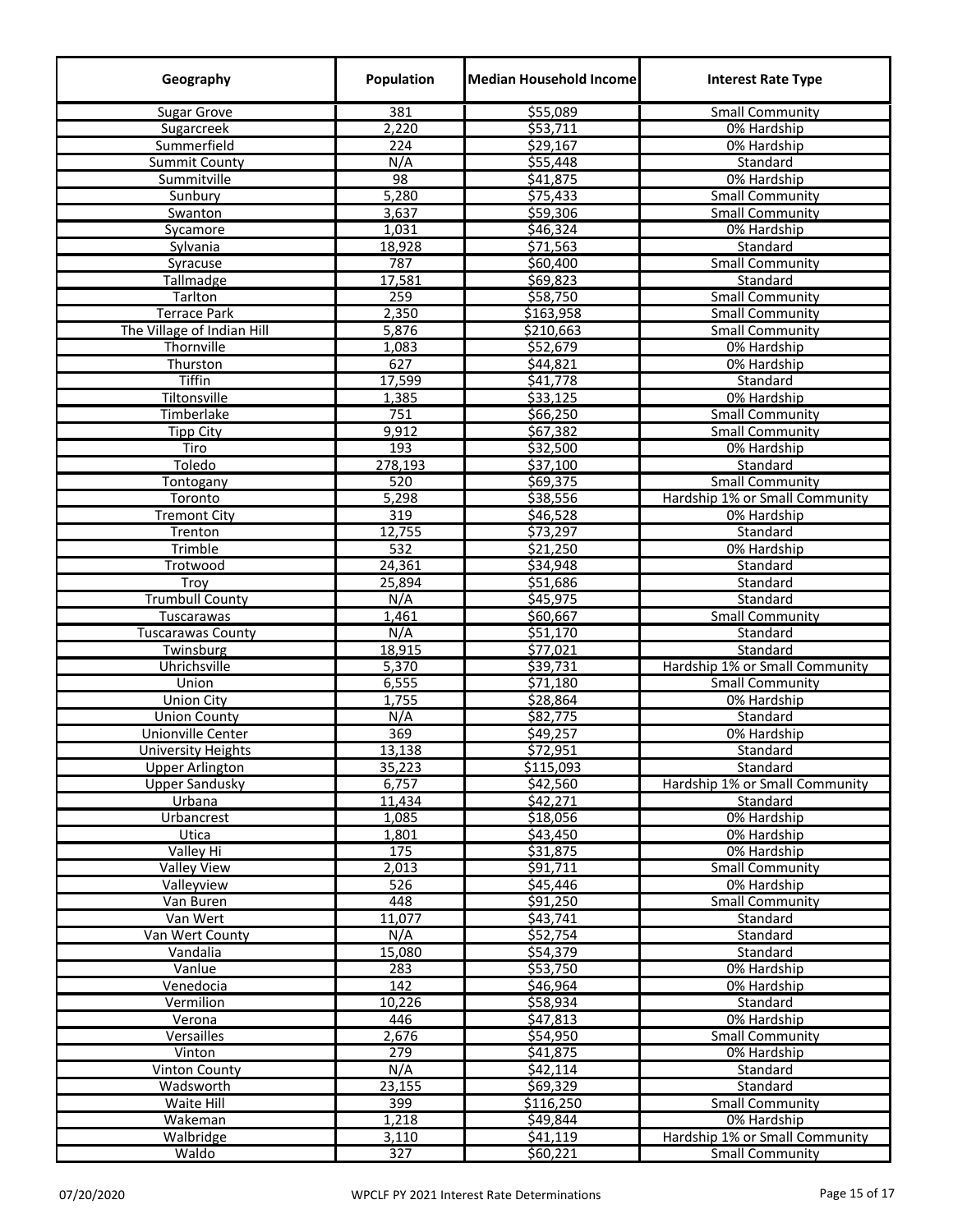| Geography                              | Population          | <b>Median Household Income</b> | <b>Interest Rate Type</b>                     |
|----------------------------------------|---------------------|--------------------------------|-----------------------------------------------|
| <b>Walton Hills</b>                    | 2,215               | \$64,643                       | <b>Small Community</b>                        |
| Wapakoneta                             | 9,732               | \$54,818                       | <b>Small Community</b>                        |
| Warren                                 | 39,668              | \$28,173                       | Standard                                      |
| <b>Warren County</b>                   | N/A                 | \$83,330                       | Standard                                      |
| <b>Warrensville Heights</b>            | 13,258              | 534,814                        | Standard                                      |
| Warsaw                                 | 605                 | \$49,750                       | 0% Hardship                                   |
| <b>Washington County</b>               | N/A                 | \$48,572                       | Standard                                      |
| <b>Washington Court House</b>          | 14,135              | \$42,732                       | Standard                                      |
| Washingtonville                        | 983                 | \$38,950                       | 0% Hardship                                   |
| Waterville                             | 5,484               | \$90,523                       | <b>Small Community</b>                        |
| Wauseon                                | 7,531               | \$54,109                       | Hardship 1% or Small Community                |
| Waverly                                | 4,294               | \$44,703                       | Hardship 1% or Small Community                |
| Wayne                                  | 1,047               | \$53,235                       | 0% Hardship                                   |
| <b>Wayne County</b>                    | N/A                 | \$56,348                       | Standard                                      |
| <b>Wayne Lakes</b>                     | 641                 | \$45,724                       | 0% Hardship                                   |
| Waynesburg                             | 822                 | \$52,188                       | 0% Hardship                                   |
| Waynesfield                            | 722                 | \$51,667                       | 0% Hardship                                   |
| Waynesville                            | 3,038               | \$63,576                       | <b>Small Community</b>                        |
| Wellington                             | 5,249               | \$43,529                       | Hardship 1% or Small Community                |
| Wellston                               | 5,540               | \$38,730                       | Hardship 1% or Small Community                |
| Wellsville                             | 3,393               | \$28,810                       | Hardship 1% or Small Community                |
| West Alexandria                        | 1,603               | \$51,625                       | 0% Hardship                                   |
| <b>West Carrollton</b>                 | 12,954              | \$43,465                       | Standard                                      |
| <b>West Elkton</b>                     | 185                 | \$35,000                       | 0% Hardship                                   |
| <b>West Farmington</b>                 | 434                 | \$48,000                       | 0% Hardship                                   |
| West Jefferson                         | 4,343               | \$58,007                       | <b>Small Community</b>                        |
| West Lafayette                         | 2,445               | \$37,674                       | 0% Hardship                                   |
| West Leipsic                           | 223                 | \$53,125                       | 0% Hardship                                   |
| <b>West Liberty</b>                    | 1,696               | \$42,639                       | 0% Hardship                                   |
| West Manchester                        | 436                 | \$43,000                       | 0% Hardship                                   |
| West Mansfield                         | 688                 | 556,932                        | <b>Small Community</b>                        |
| <b>West Millgrove</b>                  | 128                 | \$41,250                       | 0% Hardship                                   |
| <b>West Milton</b>                     | 4,728               | \$43,650                       | Hardship 1% or Small Community<br>0% Hardship |
| West Rushville                         | 251                 | \$50,625                       |                                               |
| <b>West Salem</b><br><b>West Union</b> | 1,562<br>3,231      | \$39,107<br>\$24,174           | 0% Hardship<br>Hardship 1% or Small Community |
| <b>West Unity</b>                      | 1,749               | \$41,094                       | 0% Hardship                                   |
| Westerville                            | 39,242              | 590,443                        | Standard                                      |
| <b>Westfield Center</b>                | 1,191               | \$87,875                       | <b>Small Community</b>                        |
| Westlake                               | 32,378              | \$83,434                       | Standard                                      |
| Weston                                 | 1,543               | \$47,240                       | 0% Hardship                                   |
| Wharton                                | 346                 | \$48,571                       | 0% Hardship                                   |
| Whitehall                              | 18,874              | \$41,022                       | Standard                                      |
| Whitehouse                             | 4,713               | \$87,955                       | <b>Small Community</b>                        |
| Wickliffe                              | 12,733              | 554,932                        | Standard                                      |
| Wilkesville                            | 178                 | \$38,393                       | 0% Hardship                                   |
| Willard                                | 6,060               | \$40,693                       | Hardship 1% or Small Community                |
| <b>Williams County</b>                 | N/A                 | \$49,491                       | Standard                                      |
| Williamsburg                           | 2,535               | \$49,688                       | Hardship 1% or Small Community                |
| <b>Williamsport</b>                    | 955                 | \$48,672                       | 0% Hardship                                   |
| Willoughby                             | $\overline{22,770}$ | \$58,214                       | Standard                                      |
| <b>Willoughby Hills</b>                | 9,526               | \$64,650                       | <b>Small Community</b>                        |
| Willowick                              | 14,160              | \$60,801                       | Standard                                      |
| Willshire                              | 399                 | \$43,750                       | 0% Hardship                                   |
| Wilmington                             | 12,403              | \$34,608                       | Standard                                      |
| Wilmot                                 | 329                 | \$47,917                       | 0% Hardship                                   |
| Wilson                                 | 136                 | \$47,917                       | 0% Hardship                                   |
| Winchester                             | 1,065               | \$30,833                       | 0% Hardship                                   |
| Windham                                | 1,988               | \$35,536                       | 0% Hardship                                   |
| Wintersville                           | 4,482               | \$51,354                       | Hardship 1% or Small Community                |
| Wood County                            | N/A                 | \$59,789                       | Standard                                      |
| Woodlawn                               | 3,319               | \$56,667                       | <b>Small Community</b>                        |
| Woodmere                               | 786                 | \$47,125                       | 0% Hardship                                   |